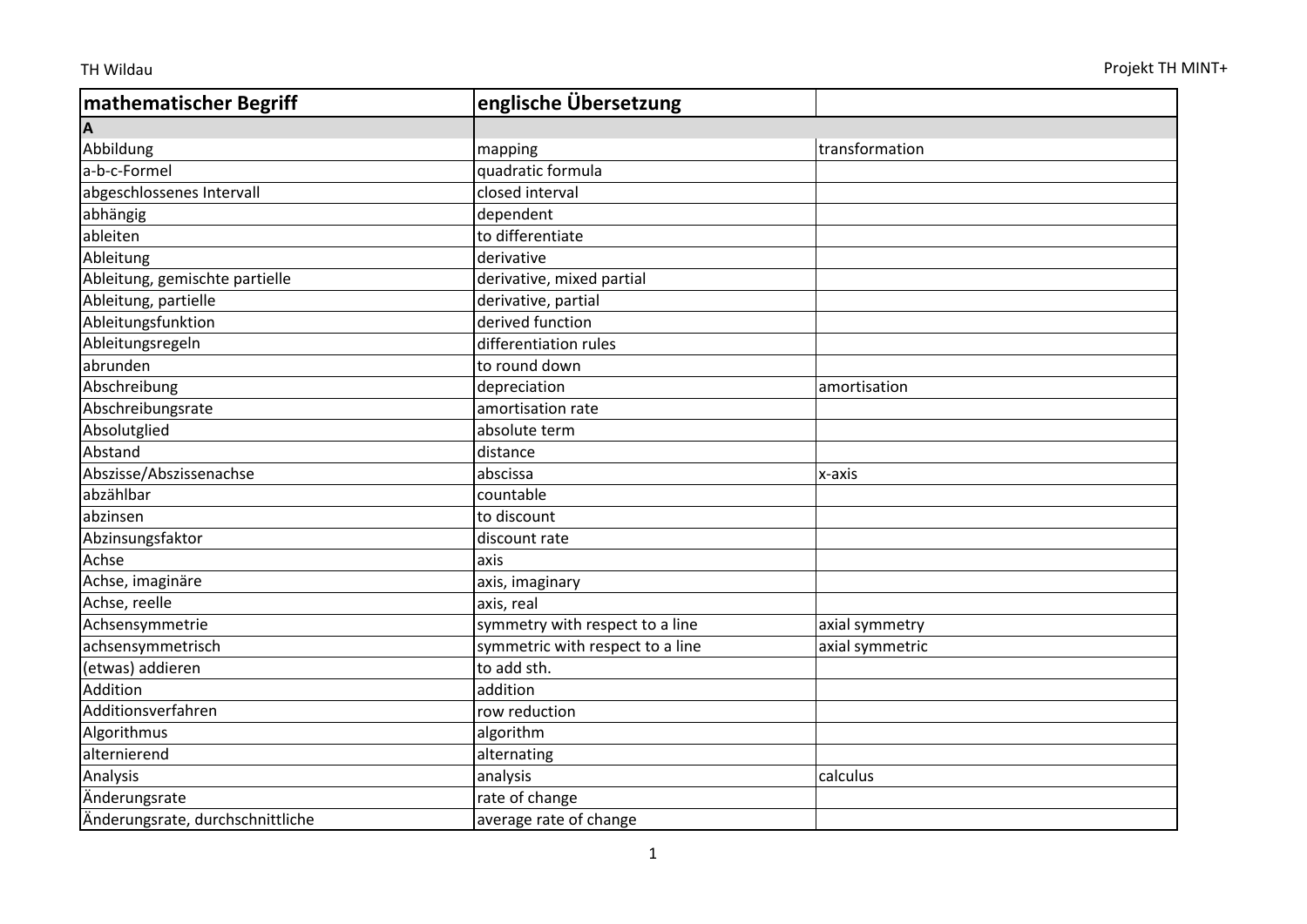| mathematischer Begriff   | englische Übersetzung      |                        |
|--------------------------|----------------------------|------------------------|
| Anfangsbedingung         | boundary condition         |                        |
| Anfangseinzahlung        | initial deposit            |                        |
| Ankathete                | adjacent leg               | adjacent               |
| Annahme                  | assumption                 |                        |
| Annuität                 | annuity                    |                        |
| Annuitätenrechnung       | calculation of annuities   |                        |
| antiparallel             | antiparallel               |                        |
| antiproportional         | inverse proportional       |                        |
| Antiproportionalität     | inverse proportionality    |                        |
| Antisymmetrie            | antisymmetry               |                        |
| antisymmetrisch          | antisymmetric              |                        |
| Anwendung                | application                |                        |
| Approximation            | approximation              |                        |
| äquidistant              | equidistant                |                        |
| äquivalent               | equivalent                 |                        |
| Äquivalenzumformung      | equivalence transformation |                        |
| Argument                 | argument                   |                        |
| arithmetisch             | arithmetic                 |                        |
| arithmetische Folge      | arithmetic sequence        | arithmetic progression |
| arithmetische Reihe      | arithmetic series          |                        |
| Arkuskosinus             | arc cosine                 |                        |
| Arkussinus               | arc sine                   |                        |
| Arkustangens             | arc tangent                |                        |
| assoziativ               | associative                |                        |
| Assoziativgesetz         | associative law            |                        |
| Asymptote                | asymptote                  |                        |
| asymptotisch             | asymptotic                 |                        |
| auflösen                 | to resolve                 |                        |
| aufrunden                | to round up                |                        |
| aufzählen                | to enumerate               |                        |
| aufzinsen                | to add unaccrued interest  | to compound interest   |
| Aufzinsungsfaktor        | compounding factor         |                        |
| Ausdruck, mathematischer | expression, mathematical   |                        |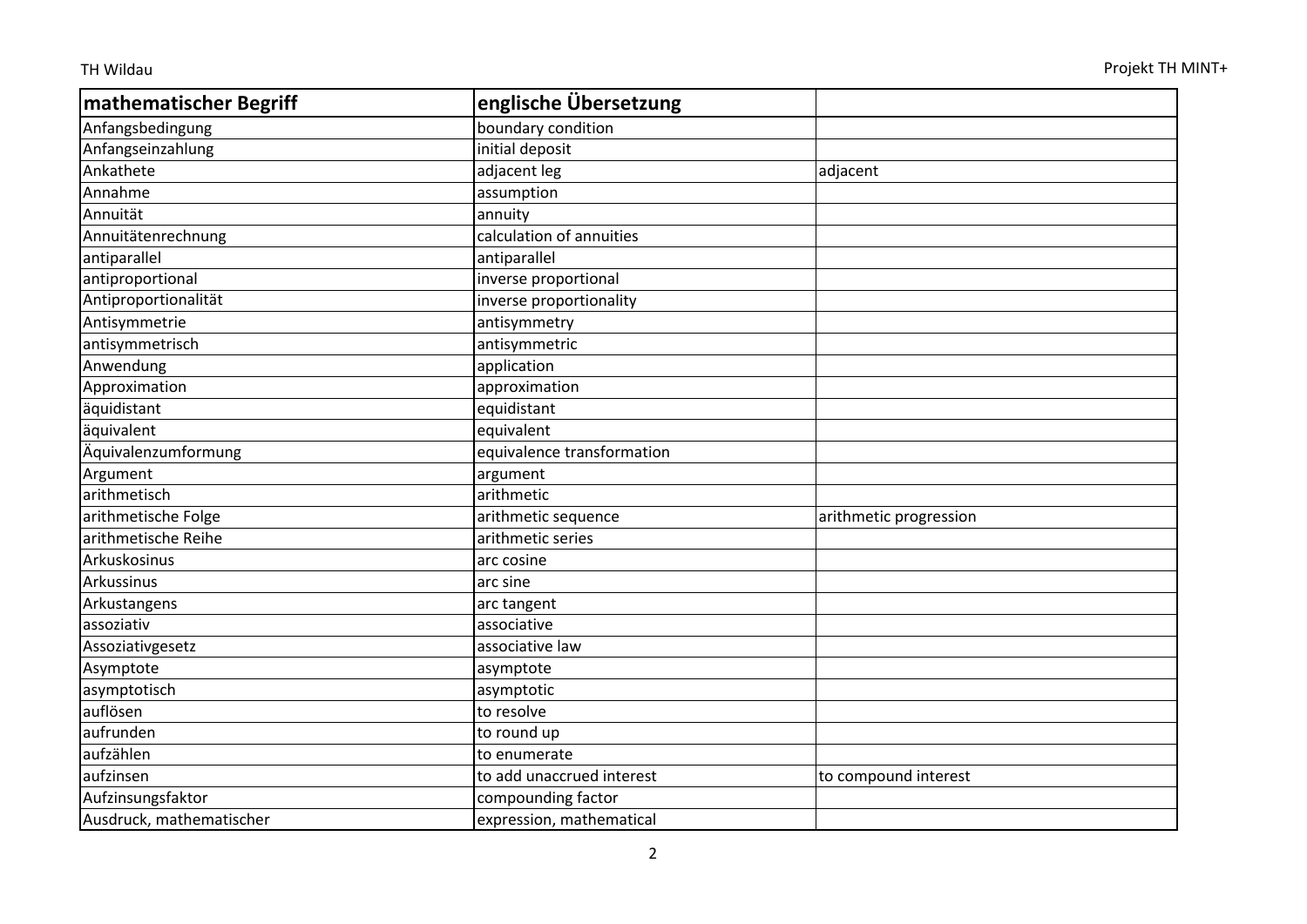| mathematischer Begriff         | englische Übersetzung             |              |
|--------------------------------|-----------------------------------|--------------|
| Ausgangsgleichung              | initial equation                  |              |
| ausklammern                    | to factorise                      |              |
| ausmultiplizieren              | to expand                         | to bracket   |
| äußeres Produkt                | outer product of a vector         |              |
| B                              |                                   |              |
| <b>Barwert</b>                 | present value                     |              |
| <b>Basis</b>                   | basis                             |              |
| Bedingung                      | condition                         |              |
| Bedingung, hinreichende        | condition, sufficient             |              |
| Bedingung, notwendige          | condition, necessary              |              |
| begrenzt durch                 | bounded by                        |              |
| Behauptung                     | mathematical statement            |              |
| beliebig                       | arbitrary                         |              |
| berechnen                      | to compute                        | to calculate |
| beschränkt                     | bounded                           |              |
| beschreiben                    | to describe                       |              |
| bestimmtes Integral            | definite integral                 |              |
| Betrag (einer komplexen Zahl)  | modulus                           |              |
| Betrag (einer Zahl)            | absolute value                    |              |
| Betrag (eines Vektors)         | magnitude                         |              |
| Betragsfunktion                | absolute value function           |              |
| Betragsgleichung               | absolute value equation           |              |
| <b>Beweis</b>                  | proof                             |              |
| Binärzahl                      | binary number                     |              |
| Binomialkoeffizient (n über k) | binomial coefficient (n choose k) |              |
| <b>Binomische Formel</b>       | binomial formula                  |              |
| Binomischer (Lehr-)Satz        | binomial theorem                  |              |
| biquadratische Gleichung       | biquadratic equation              |              |
| Bogenelastizität               | arc elasticity                    |              |
| Bogenlänge                     | arc length                        |              |
| <b>Bogenmaß</b>                | radian measure                    | radian       |
| Break-even-Point               | break-even point                  |              |
| Bruch                          | fraction                          |              |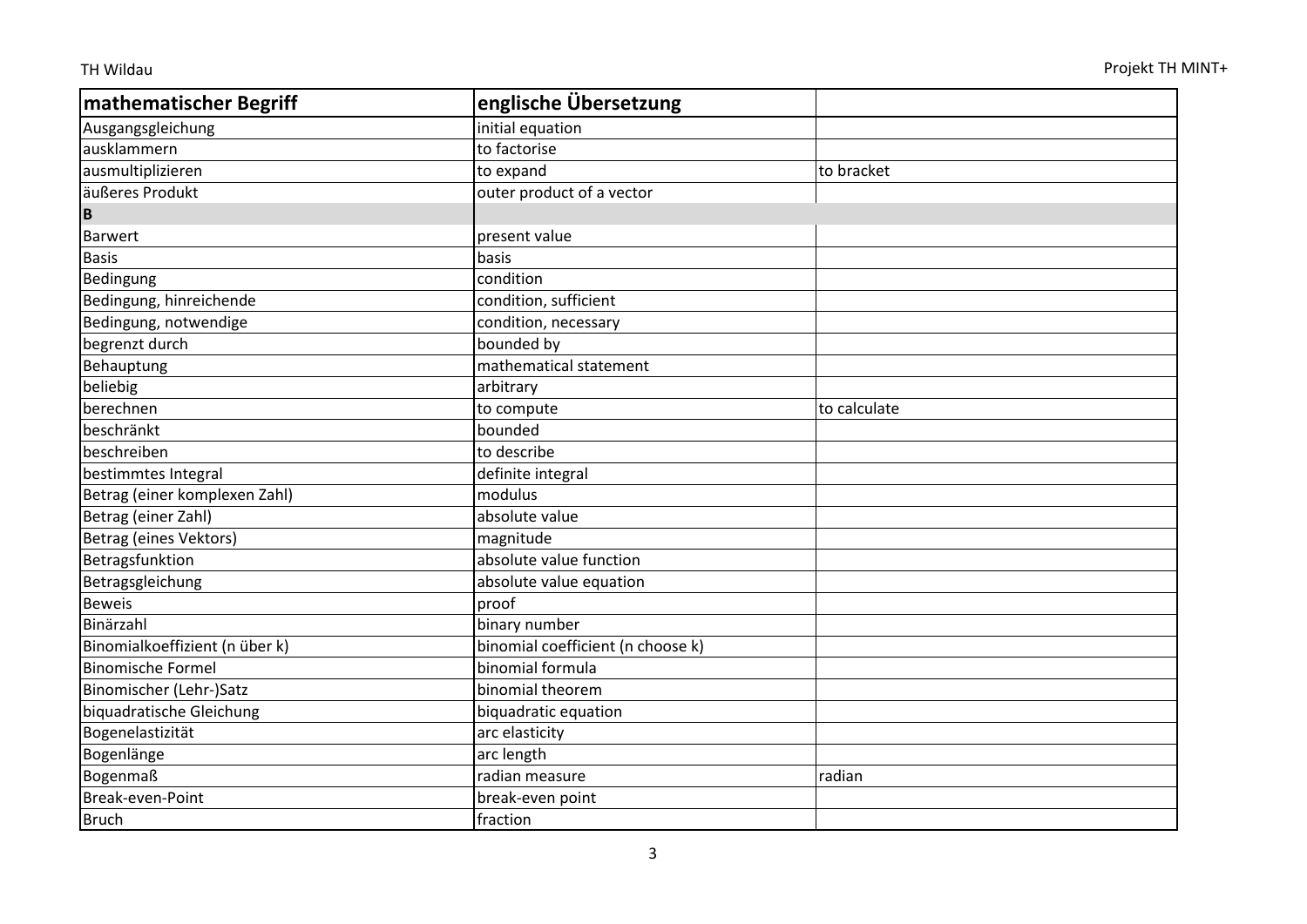| <b>mathematischer Begriff</b>      | englische Übersetzung            |                       |
|------------------------------------|----------------------------------|-----------------------|
| Bruch, echter                      | fraction, proper                 |                       |
| Bruch, unechter                    | fraction, improper               |                       |
| Bruchgleichung                     | fractional equation              |                       |
| Bruchungleichung                   | reciprocal inequality            | fractional inequality |
| $\mathbf c$                        |                                  |                       |
| Cobb-Douglas-Funktion              | Cobb-Douglas production function |                       |
| Cosinus                            | cosine                           |                       |
| Cosinus hyperbolicus               | hyperbolic cosine                |                       |
| Cosinussatz                        | law of cosines                   |                       |
| Cotangens                          | cotangent                        |                       |
| D                                  |                                  |                       |
| Definition                         | definition                       |                       |
| Definitionsbereich                 | domain                           | domain of definition  |
| Definitionslücke                   | discontinuity                    |                       |
| dekadischer Logarithmus            | common logarithm                 |                       |
| Determinante                       | determinant                      |                       |
| Dezimalzahl                        | decimal number                   | decimals              |
| diagonal                           | diagonal                         |                       |
| Diagonale                          | diagonal                         |                       |
| Diagonalmatrix                     | diagonal matrix                  |                       |
| Diagramm                           | diagram                          |                       |
| Differenz                          | difference                       |                       |
| Differenzenquotient                | difference quotient              |                       |
| Differenzial                       | differential                     |                       |
| Differenzialgleichung              | differential equation            |                       |
| Differenzialgleichung, gewöhnliche | differential equation, ordinary  |                       |
| Differenzialgleichung, partielle   | differential equation, partial   |                       |
| Differenzialquotient               | differential quotient            |                       |
| Differenziation                    | differential                     |                       |
| differenzierbar                    | differentiable                   |                       |
| differenzieren                     | to differentiate                 |                       |
| Differenzmenge                     | complements                      |                       |
| Dimension (einer Matrix)           | dimension (of a matrix)          |                       |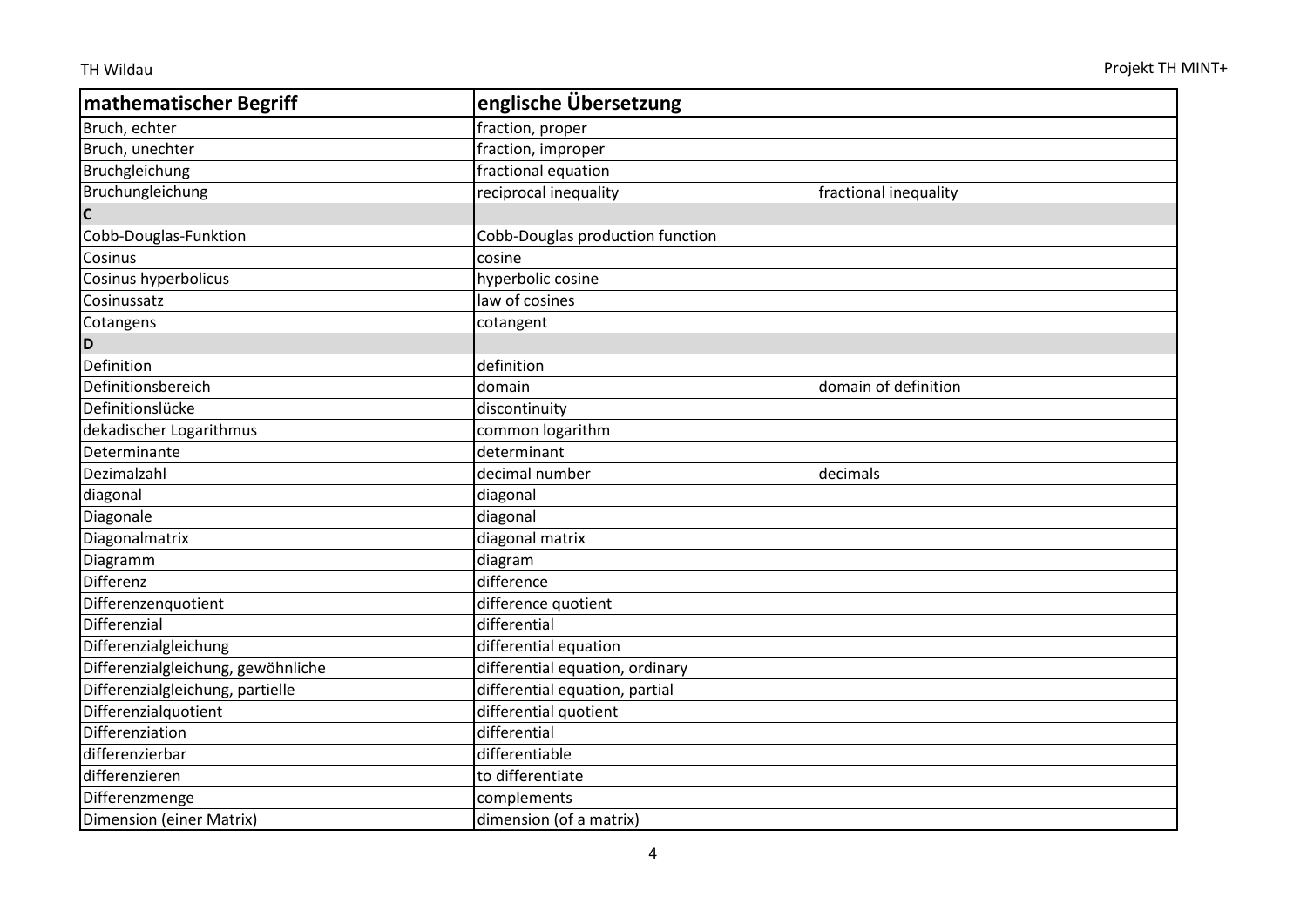| mathematischer Begriff              | englische Übersetzung               |                  |
|-------------------------------------|-------------------------------------|------------------|
| disjunkt                            | disjoint                            |                  |
| diskontieren                        | to discount                         |                  |
| diskret                             | discrete                            |                  |
| Diskriminante                       | discriminant                        |                  |
| distributiv                         | distributive                        |                  |
| Distributivgesetz                   | distributive law                    |                  |
| divergent                           | divergent                           |                  |
| Divergenz                           | divergence                          |                  |
| divergieren                         | to diverge                          |                  |
| Dividend                            | dividend                            |                  |
| dividieren                          | to divide                           |                  |
| Division                            | division                            |                  |
| Divisor                             | divisor                             |                  |
| Doppelbruch                         | compound fraction                   | complex fraction |
| Doppelsumme                         | double sum                          |                  |
| Drachenviereck                      | kite                                |                  |
| Drehung                             | rotation                            |                  |
| dreidimensional                     | three-dimensional                   |                  |
| dreidimensionales Koordinatensystem | three-dimensional coordinate system |                  |
| <b>Dreieck</b>                      | triangle                            |                  |
| Dreieck, gleichschenkliges          | triangle, isosceles                 |                  |
| Dreieck, gleichseitiges             | triangle, equilateral               |                  |
| Dreieck, rechtwinkliges             | triangle, right-angled              | triangle, right  |
| Dreieckspyramide                    | triangular pyramid                  |                  |
| Dreisatz                            | rule of three                       |                  |
| Dualzahl                            | binary number                       |                  |
| Durchmesser                         | diameter                            |                  |
| Durchschnitt                        | average                             |                  |
| durchschnittlich                    | at an average                       |                  |
| durchschnittliche Änderungsrate     | average rate of change              |                  |
| Durchschnittswert                   | average value                       |                  |
| E                                   |                                     |                  |
| Ebene                               | plane                               |                  |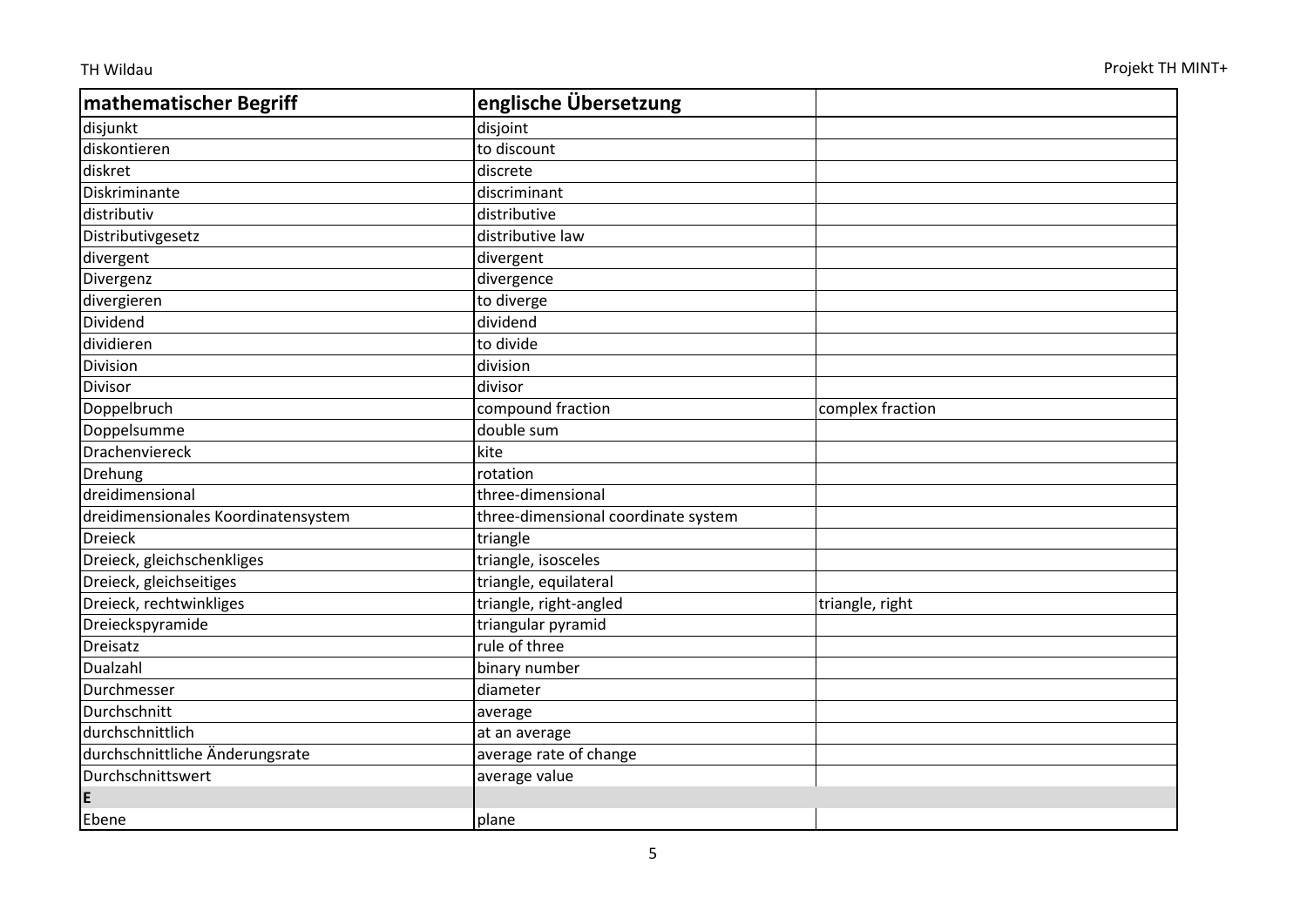| mathematischer Begriff  | englische Übersetzung               |                 |
|-------------------------|-------------------------------------|-----------------|
| echte Teilmenge         | strict subset                       |                 |
| echter Bruch            | proper fraction                     |                 |
| Ecke/Eckpunkt           | vertex (plural vertices)            |                 |
| eckige Klammer          | box bracket                         | square bracket  |
| eindeutig               | unique                              |                 |
| Eindeutigkeit           | uniqueness                          |                 |
| eineindeutig            | one-to-one and onto                 |                 |
| eingeschlossener Winkel | included angle                      |                 |
| Einheit                 | unit                                |                 |
| Einheitskreis           | unit circle                         |                 |
| Einheitsmatrix          | unit matrix                         | identity matrix |
| Einheitsvektor          | unit vector                         |                 |
| Einschränkung           | restriction                         |                 |
| einseitiger Grenzwert   | one-sided limit                     |                 |
| Einsetzungsverfahren    | elimination of variables            |                 |
| elastisch               | elastic                             |                 |
| Elastizität             | elasticity                          |                 |
| Element                 | element                             |                 |
| Ellipse                 | ellipse                             |                 |
| endlich                 | finite                              |                 |
| Entwicklung             | expansion                           |                 |
| Entwicklungspunkt       | centre of (Taylor) series expansion |                 |
| Ergebnis                | solution                            | result          |
| Erlösfunktion           | revenue function                    |                 |
| ersetzen                | to substitute                       |                 |
| (einen Bruch) erweitern | to expand (a fraction)              |                 |
| eulersche Formel        | Euler's formula                     |                 |
| eulersche Identität     | Euler's identity                    |                 |
| eulersche Zahl          | Euler's number                      |                 |
| ewige Rente             | perpetuity                          |                 |
| existent                | existing                            |                 |
| Existenz                | existence                           |                 |
| explizit                | explicit                            |                 |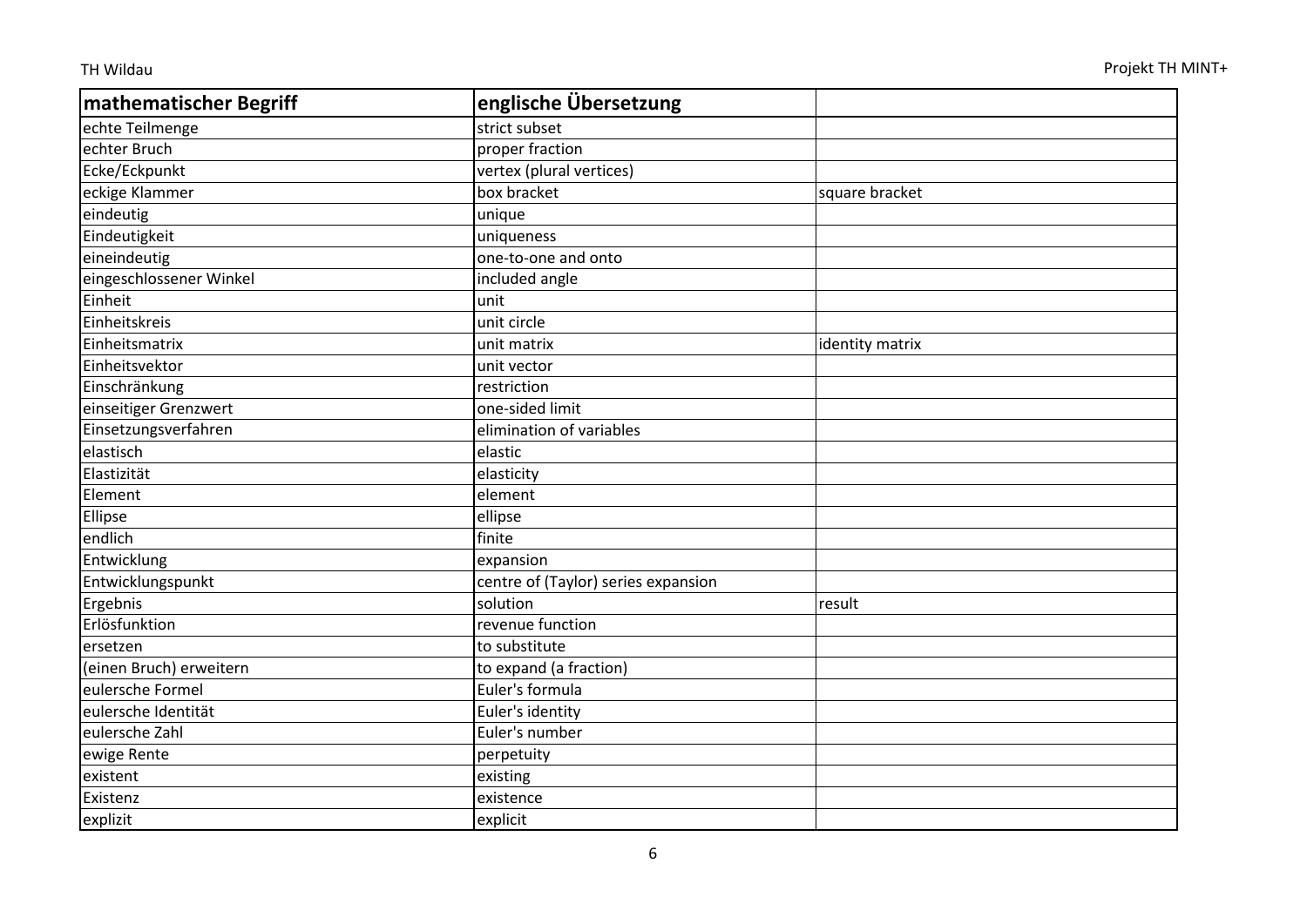| mathematischer Begriff      | englische Übersetzung          |                         |
|-----------------------------|--------------------------------|-------------------------|
| Exponent                    | exponent                       |                         |
| Exponentialfunktion         | exponential function           |                         |
| Exponentialgleichung        | exponential equation           |                         |
| Extrempunkt                 | turning point                  |                         |
| Extremum                    | extremum                       |                         |
| Extremum, globales          | extremum, global               |                         |
| Extremum, lokales           | extremum, local                |                         |
| Extremwert                  | extreme value                  |                         |
| Extremwertaufgabe           | extreme value problem          |                         |
| F                           |                                |                         |
| Faktor                      | factor                         |                         |
| faktorisieren               | to factorise                   |                         |
| Faktorregel                 | constant factor rule           | constant multiple rule  |
| Fakultät                    | factorial                      |                         |
| fallend                     | decreasing                     |                         |
| Fallunterscheidung          | case-by-case analysis          |                         |
| Fixkosten                   | fixed costs                    |                         |
| Fläche                      | area                           |                         |
| Flächeninhalt               | area                           | surface area            |
| Folge                       | sequence                       |                         |
| Folge, arithmetische        | sequence, arithmetic           | progression, arithmetic |
| Folge, geometrische         | sequence, geometric            | progression, geometric  |
| Folgerung                   | conclusion                     |                         |
| Formel                      | formula                        |                         |
| Fourier-Analysis            | Fourier analysis               |                         |
| Fourier-Transformation      | Fourier transform              | Fourier transformation  |
| führender Koeffizient       | leading coefficient            |                         |
| Fundamentalsatz der Algebra | fundamental theorem of algebra |                         |
| Funktion                    | function                       |                         |
| Funktion mit n Variablen    | function of n variables        |                         |
| Funktion, Betrags-          | absolute value function        |                         |
| Funktion, Exponential-      | function, exponential          |                         |
| Funktion, ganz rationale    | function, polynomial           | polynomial              |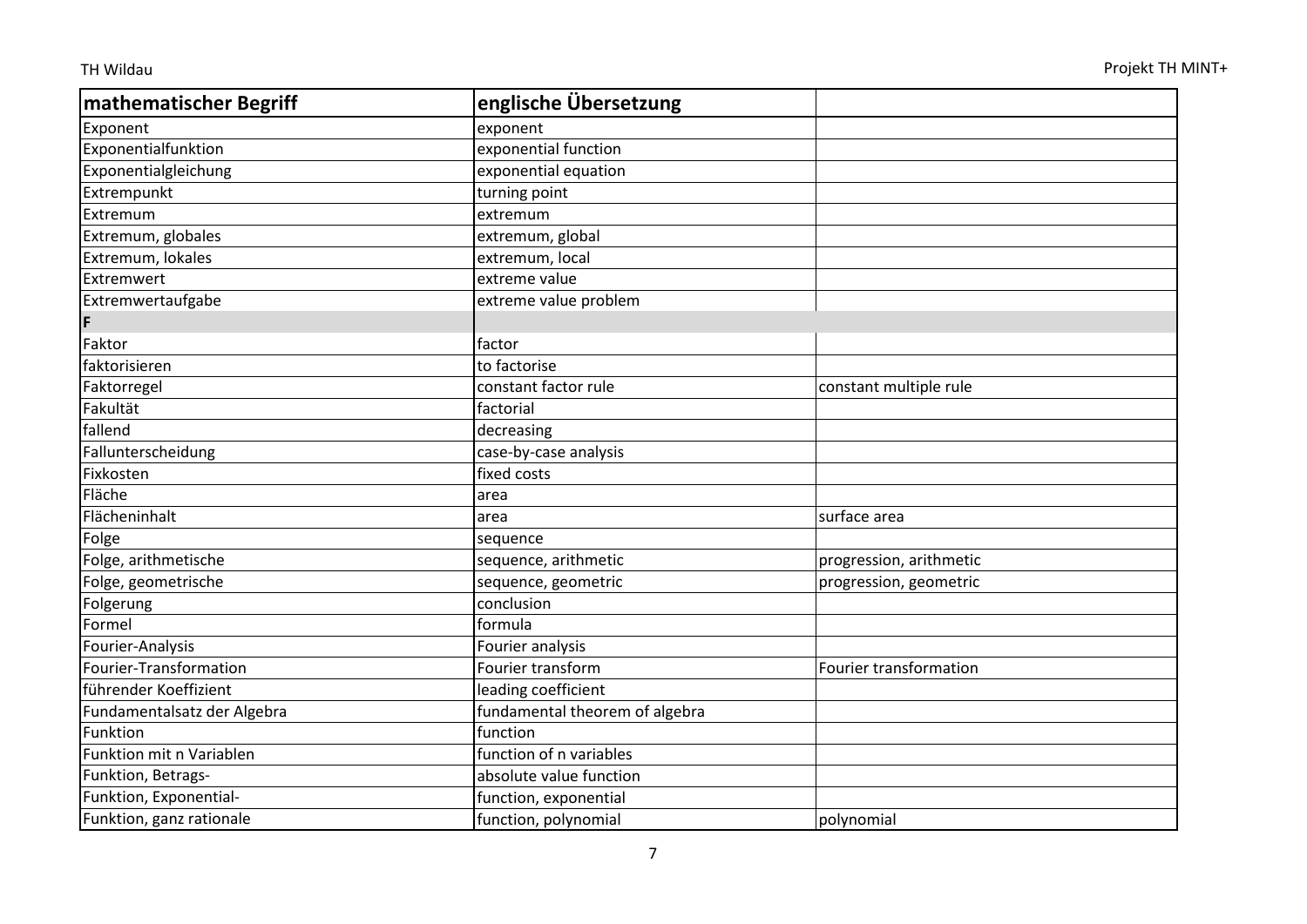| mathematischer Begriff             | englische Übersetzung           |                                  |
|------------------------------------|---------------------------------|----------------------------------|
| Funktion, gebrochen rationale      | function, reciprocal            | function, rational               |
| Funktion, inverse                  | function, inverse               | inverse                          |
| Funktion, inverse trigonometrische | function, inverse trigonometric |                                  |
| Funktion, kubische                 | function, cubic                 |                                  |
| Funktion, lineare                  | function, linear                |                                  |
| Funktion, Logarithmus-             | function, logarithmic           |                                  |
| Funktion, Polynom-                 | function, polynomial            | polynomial                       |
| Funktion, quadratische             | function, quadratic             |                                  |
| Funktion, trigonometrische         | function, trigonometric         |                                  |
| Funktion, Wurzel-                  | root function                   |                                  |
| Funktionswert                      | function value                  | value of the function            |
| G                                  |                                 |                                  |
| ganz rationale Funktion            | function, polynomial            | polynomial                       |
| ganze Zahl                         | integer                         | integral number; whole number    |
| Gauß'sche Zahlenebene              | complex plane                   | complex number plane             |
| Gebiet                             | region                          |                                  |
| gebrochen rationale Funktion       | reciprocal function             | rational function                |
| gegeben                            | given                           |                                  |
| Gegenkathete                       | opposite leg                    | opposite; side opposite an angle |
| gegenüberliegend                   | on (the) opposite side          |                                  |
| Gegenvektor                        |                                 |                                  |
| gemischte partielle Ableitung      | mixed partial derivative        |                                  |
| Genauigkeit                        | precision                       |                                  |
| Geometrie                          | geometry                        |                                  |
| geometrisch                        | geometric                       |                                  |
| geometrische Folge                 | geometric progression           | geometric sequence               |
| geometrische Reihe                 | geometric series                |                                  |
| Gerade                             | (straight) line                 |                                  |
| gerade (teilbar durch 2)           | even                            |                                  |
| Geradengleichung                   | equation of a line              |                                  |
| geschweifte Klammer                | curly bracket                   |                                  |
| Gesetz                             | law                             |                                  |
| gestreckter Winkel                 | straight angle                  |                                  |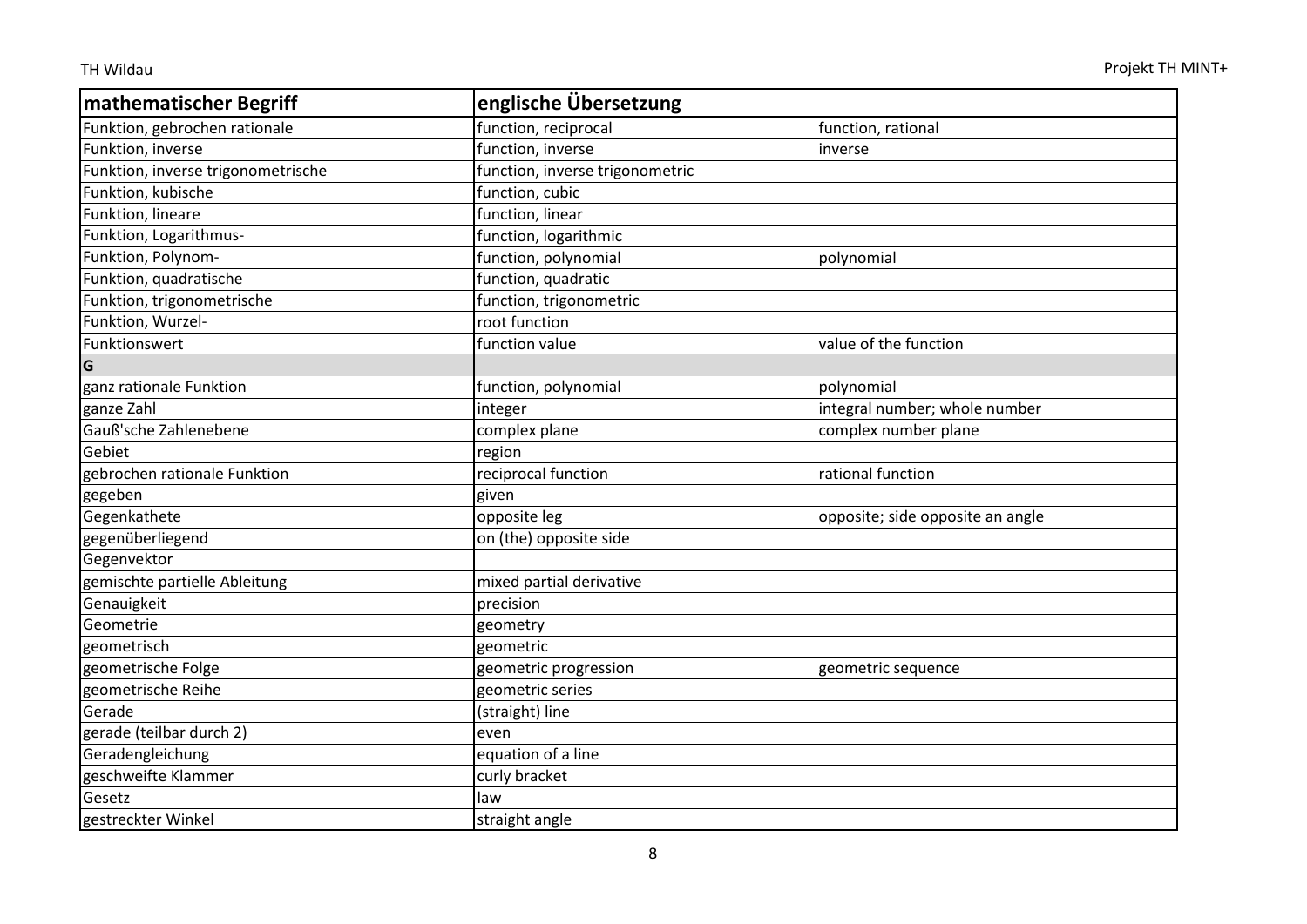| mathematischer Begriff            | englische Übersetzung          |                            |
|-----------------------------------|--------------------------------|----------------------------|
| gesucht                           | wanted                         |                            |
| geteilt durch                     | divided by                     |                            |
| Gewinnfunktion                    | profit function                |                            |
| Gewinnzone                        | profit zone                    |                            |
| gewöhnliche Differenzialgleichung | ordinary differential equation |                            |
| gleich                            | equal to                       |                            |
| gleichlang                        | of the same length             |                            |
| gleichnamig                       | of the same denominator        |                            |
| gleichschenkliges Dreieck         | isosceles triangle             |                            |
| gleichseitiges Dreieck            | equilateral triangle           |                            |
| Gleichsetzungsverfahren           |                                |                            |
| Gleichung                         | equation                       |                            |
| Gleichung, Betrags-               | absolute value equation        |                            |
| Gleichung, biquadratische         | equation, biquadratic          |                            |
| Gleichung, Bruch-                 | equation, fractional           |                            |
| Gleichung, Exponential-           | equation, exponential          |                            |
| Gleichung, kubische               | equation, cubic                |                            |
| Gleichung, lineare                | equation, linear               |                            |
| Gleichung, Logarithmus-           | equation, logarithmic          |                            |
| Gleichung, Polynom-               | equation, polynomial           | polynomial                 |
| Gleichung, quadratische           | equation, quadratic            |                            |
| Gleichung, trigonometrische       | equation, trigonometric        |                            |
| Gleichung, Wurzel-                | equation, radical              |                            |
| Gleichung nach x/y lösen          | to solve an equation for x/y   |                            |
| Gleichungssystem                  | system of equations            |                            |
| Gleichungssystem, lineares        | system of equations, linear    | system of linear equations |
| global                            | global                         |                            |
| globales Extremum                 | global extremum                |                            |
| globales Maximum                  | global maximum                 |                            |
| globales Minimum                  | global minimum                 |                            |
| goldener Schnitt                  | golden ratio                   |                            |
| Grad                              | degree                         |                            |
| Gradient                          | gradient                       |                            |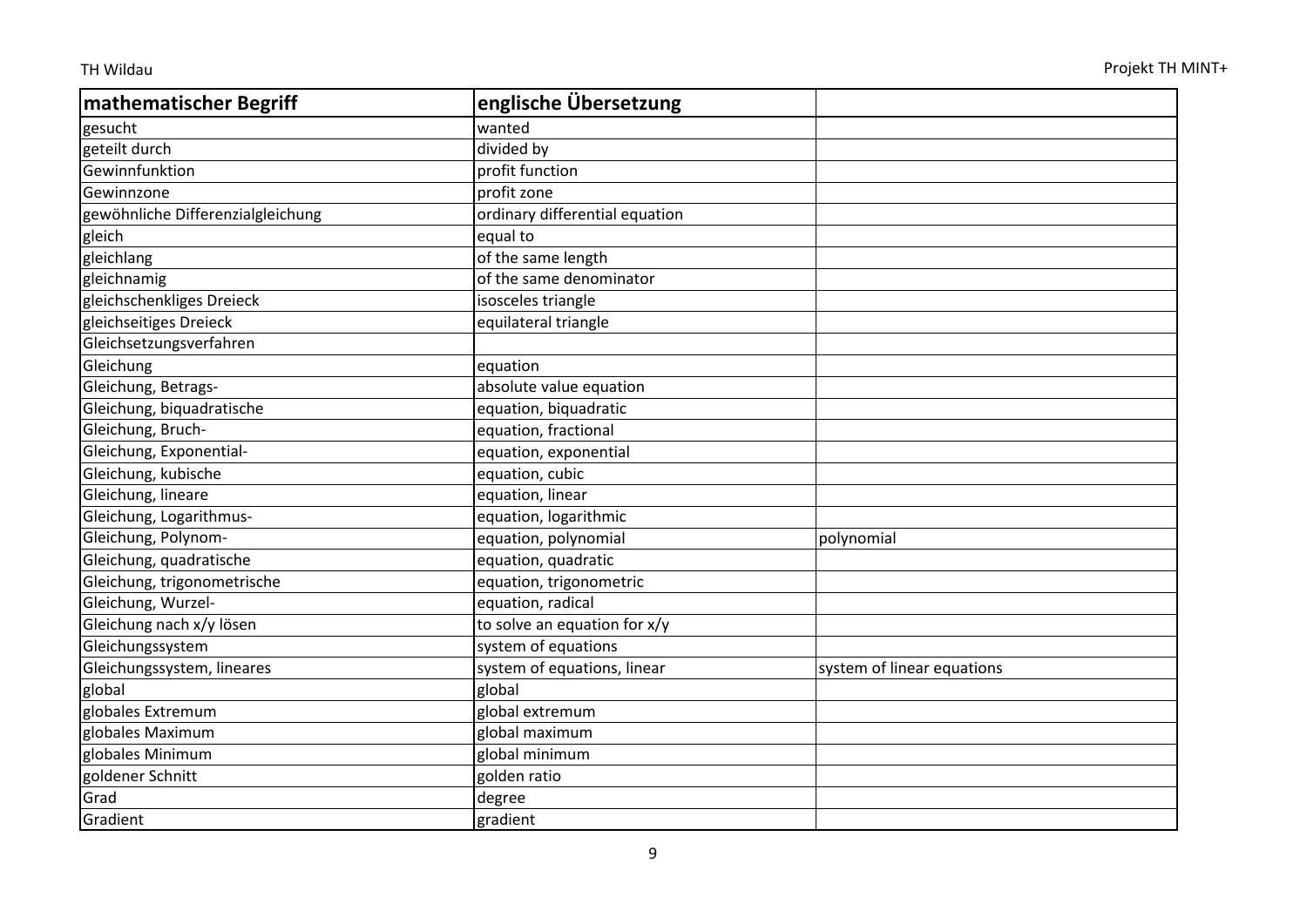| mathematischer Begriff                           | englische Übersetzung           |                  |
|--------------------------------------------------|---------------------------------|------------------|
| Gradmaß                                          | degree                          |                  |
| Graph                                            | graph                           |                  |
| Grenze                                           | limit                           |                  |
| Grenzwert                                        | limit                           |                  |
| Grenzwert, einseitiger                           | limit, one-sided                |                  |
| Grenzwert, linksseitiger                         | limit from the left             | left-hand limit  |
| Grenzwert, rechtsseitiger                        | limit from the right            | right-hand limit |
| größer als                                       | greater than                    |                  |
| größer gleich                                    | greater than or equal to        | greater equal    |
| größte untere Schranke                           | greatest lower bound            |                  |
| größter gemeinsamer Teiler                       | greatest common divisor         |                  |
| Grundfläche                                      | base                            |                  |
| Grundmenge                                       | basic set                       |                  |
| Grundseite                                       | base                            |                  |
| Grundwert                                        | total value                     |                  |
| н                                                |                                 |                  |
| halbieren                                        | to divide in half               |                  |
| <b>Halbkreis</b>                                 | semi-circle                     |                  |
| Halbkugel                                        | hemisphere                      |                  |
| halboffenes Intervall                            | half-open interval              |                  |
| Hauptabschnittsdeterminante                      | main minor                      |                  |
| Hauptnenner                                      | common denominator              |                  |
| Hauptsatz der Differenzial- und Integralrechnung | fundamental theorem of calculus |                  |
| Hauptwert                                        | principal value                 |                  |
| Hessematrix                                      | Hessian                         |                  |
| Hexadezimalzahl                                  | hexadecimal number              |                  |
| hinreichend                                      | sufficient                      |                  |
| hinreichende Bedingung                           | sufficient condition            |                  |
| Hochpunkt                                        | maximal turning point           |                  |
| Höhe                                             | height                          | altitude         |
| Höhenlinie                                       | level curve                     |                  |
| homogen                                          | homogeneous                     |                  |
| homogene Lösung                                  | homogeneous solution            |                  |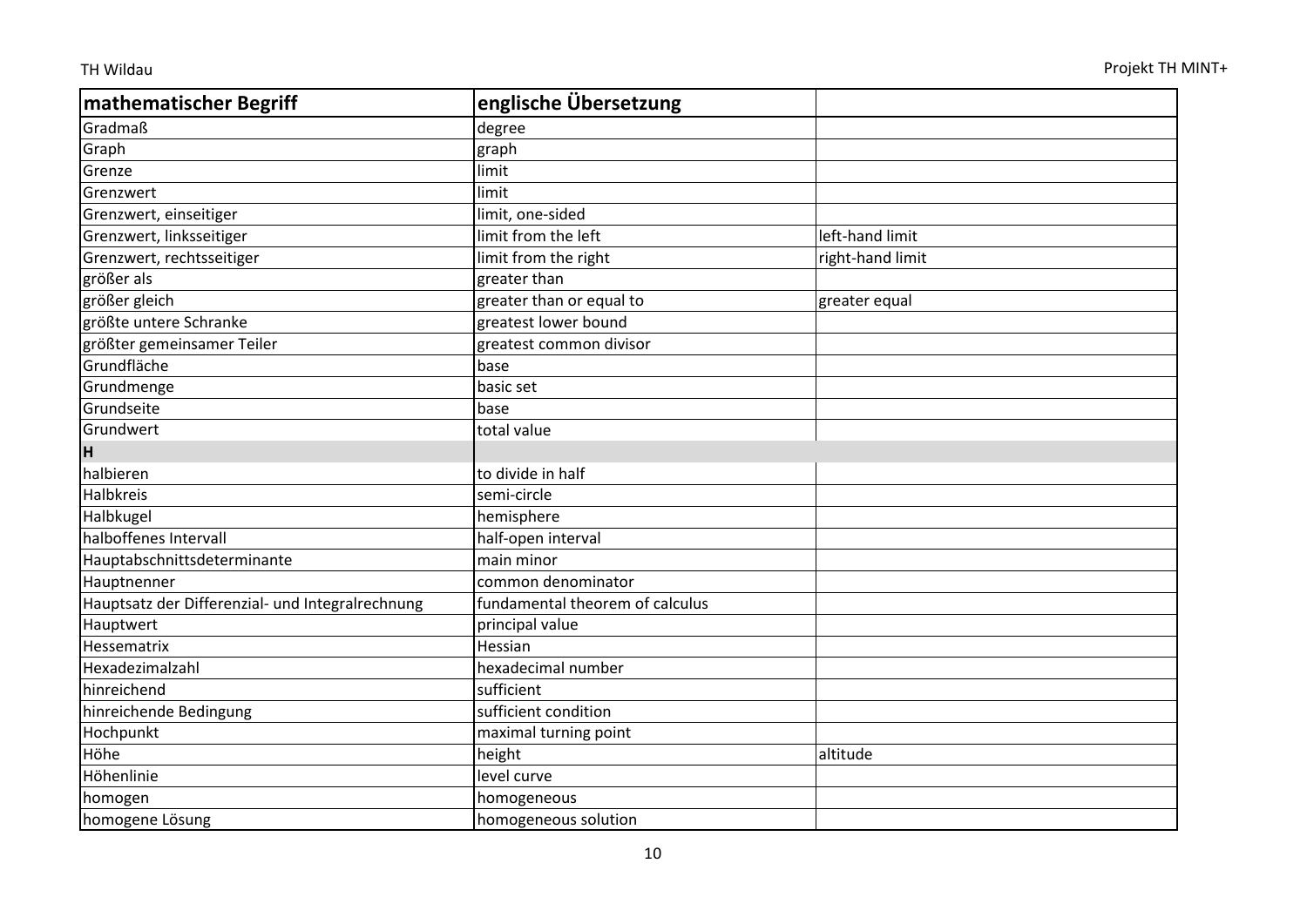| mathematischer Begriff         | englische Übersetzung       |                       |
|--------------------------------|-----------------------------|-----------------------|
| Homogenität                    | homogeneity                 |                       |
| horizontal                     | horizontal                  |                       |
| Hyperbel                       | hyperbola                   |                       |
| Hyperbelfunktion               | hyperbolic function         |                       |
| Hypotenuse                     | hypotenuse                  |                       |
|                                |                             |                       |
| Identität                      | identity                    |                       |
| imaginäre Achse                | imaginary axis              |                       |
| imaginäre Einheit              | imaginary unit              |                       |
| Imaginärteil                   | imaginary part              |                       |
| implizit                       | implicit                    |                       |
| Index (Plural Indizes)         | index (plural indices)      |                       |
| Induktion, vollständige        | induction, complete         |                       |
| inhomogen                      | inhomogeneous               | non-homogeneous       |
| inhomogene Lösung              | inhomogeneous solution      |                       |
| Inhomogenität                  | inhomogeneity               |                       |
| Inkreis                        | inscribed circle            | incircle              |
| Innenwinkel                    | interior angle              |                       |
| inneres Produkt                | inner product               |                       |
| Inputmenge                     | input quantity              |                       |
| Integral                       | integral                    |                       |
| Integral, bestimmtes           | integral, definite          |                       |
| Integral, unbestimmtes         | integral, indefinite        |                       |
| Integralzeichen                | integral sign               |                       |
| Integrand                      | integrand                   |                       |
| Integration                    | integration                 |                       |
| Integration durch Substitution | integration by Substitution |                       |
| Integrationsgrenze             | bounds of integration       | limits of integration |
| Integrationskonstante          | constant of integration     |                       |
| Integrationsregeln             | techniques of integration   |                       |
| Integrationsvariable           | variable                    |                       |
| integrieren                    | to integrate                |                       |
| Interpretation                 | interpretation              |                       |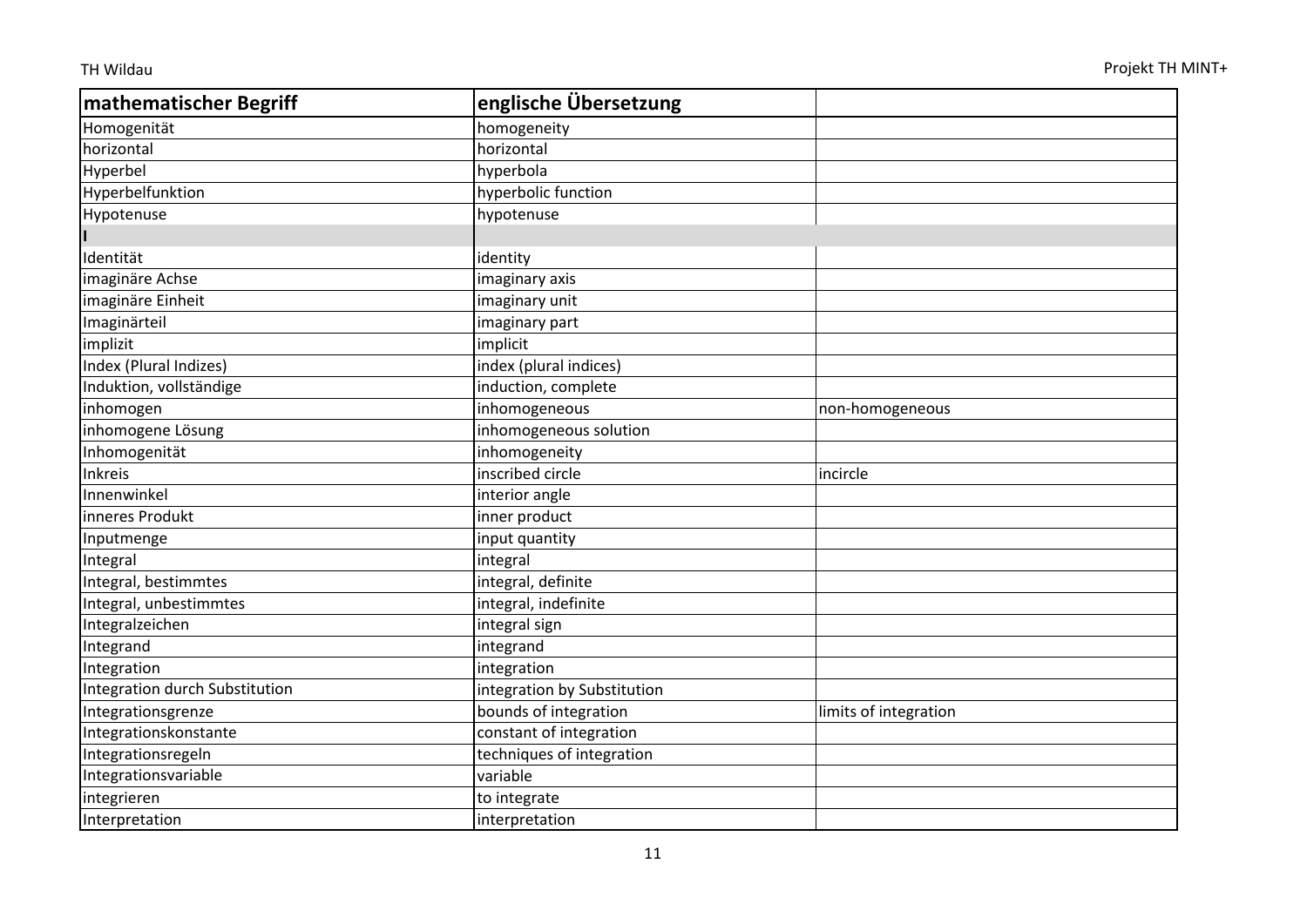| <b>mathematischer Begriff</b>    | englische Übersetzung          |                 |
|----------------------------------|--------------------------------|-----------------|
| interpretieren                   | to interpret                   |                 |
| Intervall                        | interval                       |                 |
| Intervall, abgeschlossenes       | interval, closed               |                 |
| Intervall, halboffenes           | interval, half-open            |                 |
| Intervall, offenes               | interval, open                 |                 |
| invariant                        | invariant                      |                 |
| inverse Funktion                 | inverse function               | inverse         |
| inverse Matrix                   | inverse matrix                 |                 |
| invers trigonometrische Funktion | inverse trigonometric function |                 |
| invertieren                      | to invert                      |                 |
| irrationale Zahl                 | irrational number              |                 |
|                                  |                                |                 |
| İΚ                               |                                |                 |
| Kante                            | edge                           |                 |
| Kapital                          | capital                        |                 |
| Kapitalwert                      | net present value              |                 |
| kartesisch                       | cartesian                      |                 |
| kartesisches Koordinatensystem   | cartesian coordinate system    |                 |
| kartesisches Produkt             | cartesian product              |                 |
| Kathete                          | cathetus                       | leg; side       |
| Kegel                            | cone                           |                 |
| Kegelstumpf                      | frustum of a cone              |                 |
| Kehrwert                         | reciprocal                     |                 |
| Kettenlinie                      | catenary curve                 |                 |
| Kettenregel                      | chain rule                     |                 |
| Klammer                          | bracket                        |                 |
| Klammer, eckige                  | bracket, box                   | bracket, square |
| Klammer, geschweifte             | bracket, curly                 |                 |
| Klammer, runde                   | bracket, round                 | parentheses     |
| kleiner als                      | less than                      |                 |
| kleiner gleich                   | less than or equal to          | less equal      |
| kleinste obere Schranke          | least upper bound              |                 |
| kleinstes gemeinsames Vielfaches | least common multiple          |                 |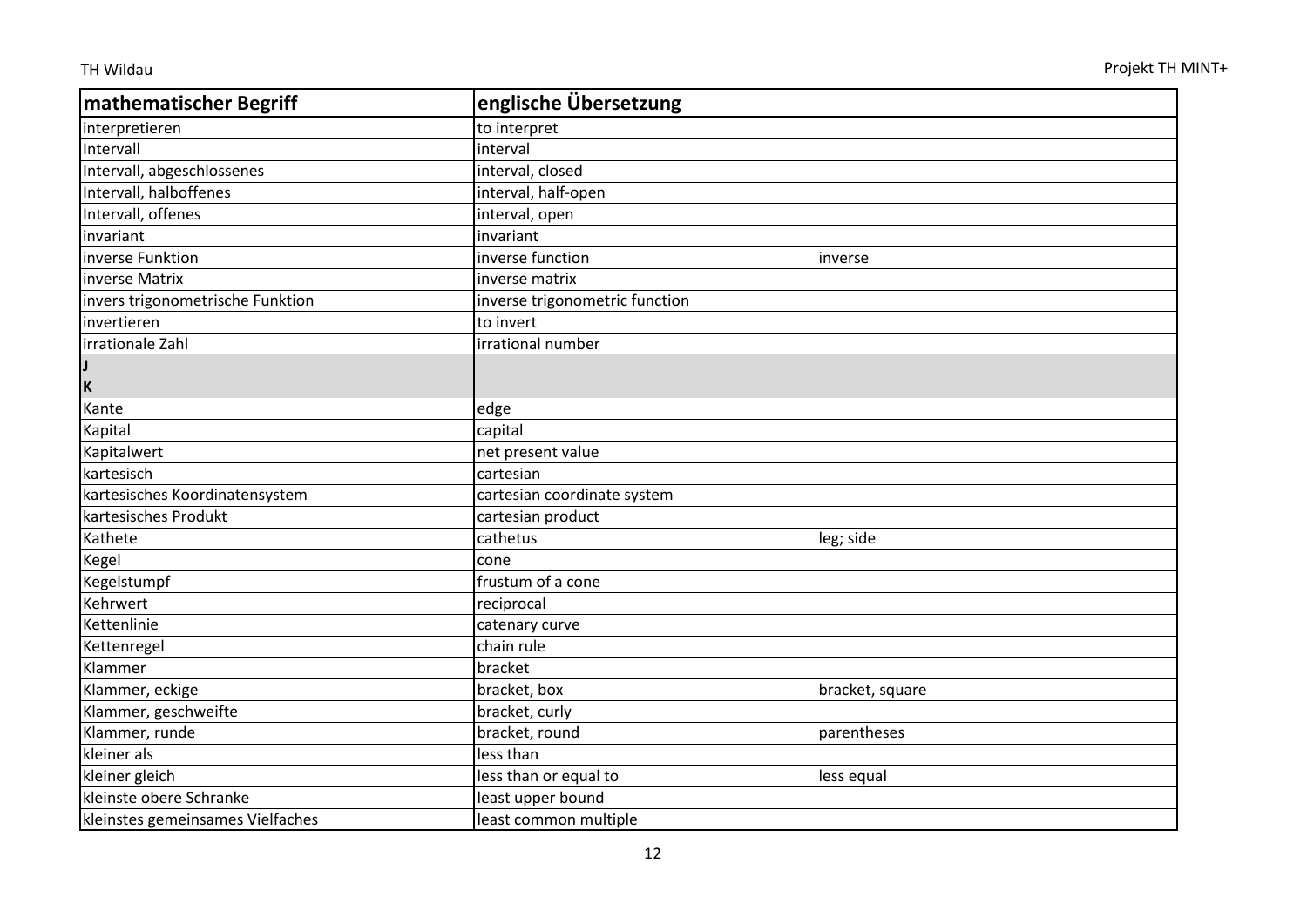| mathematischer Begriff             | englische Übersetzung                |                        |
|------------------------------------|--------------------------------------|------------------------|
| Koeffizient                        | coefficient                          |                        |
| Koeffizientenmatrix                | coefficient matrix                   |                        |
| Koeffizientenvergleich             | equating (the) coefficients          | comparing coefficients |
| kollinear                          | collinear                            |                        |
| kommutativ                         | commutative                          |                        |
| Kommutativgesetz                   | commutative law                      |                        |
| komplanar                          | coplanar                             |                        |
| Komplement                         | complement                           | negation               |
| komplexe Ebene                     | complex plane                        | complex number plane   |
| komplexe Zahl                      | complex number                       |                        |
| komplexwertig                      | complex valued                       |                        |
| Komponente                         | component                            |                        |
| komponentenweise                   | component-by-component               |                        |
| Komposition                        | composition                          |                        |
| kongruent                          | congruent                            |                        |
| konjugiert komplexe Zahl           | conjugated complex number            |                        |
| konkav                             | concave                              |                        |
| konstant                           | constant                             |                        |
| Konstante                          | constant                             |                        |
| Konstantenregel                    | constant rule                        |                        |
| konvergent                         | convergent                           |                        |
| Konvergenz                         | convergence                          |                        |
| Konvergenzkriterium                | convergence criterion                |                        |
| konvergieren                       | to converge                          |                        |
| konvex                             | convex                               |                        |
| Koordinate                         | coordinate                           |                        |
| Koordinatensystem                  | coordinate system                    | system of coordinates  |
| Koordinatensystem, dreidimensional | coordinate system, three-dimensional |                        |
| Koordinatensystem, kartesisches    | coordinate system, cartesian         |                        |
| Koordinatensystem, zweidimensional | coordinate system, two-dimensional   |                        |
| Koordinatenursprung                | (point of) origin                    |                        |
| <b>Kosinus</b>                     | cosine                               |                        |
| Kosinus hyperbolicus               | hyperbolic cosine                    |                        |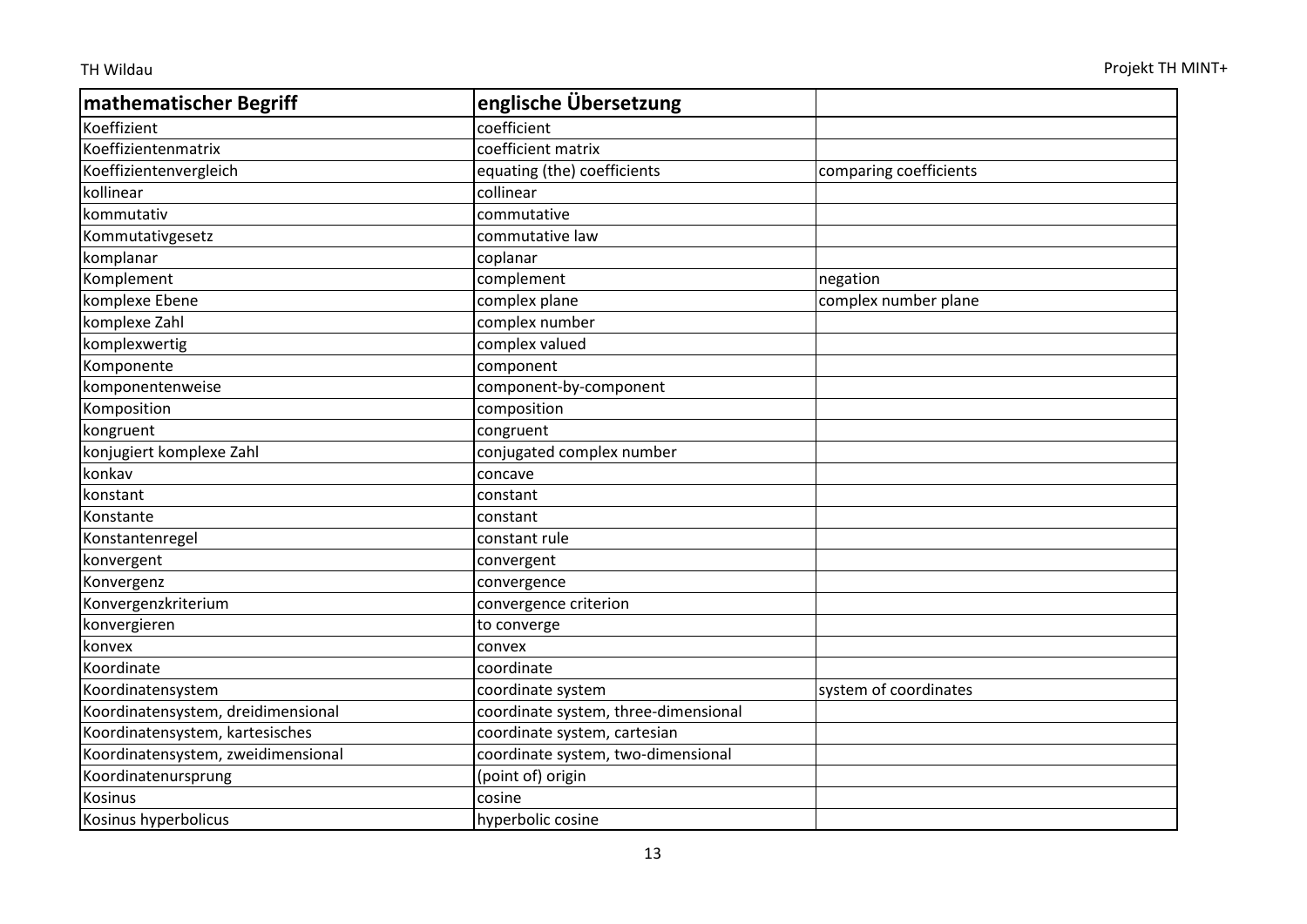| mathematischer Begriff    | englische Übersetzung      |                            |
|---------------------------|----------------------------|----------------------------|
| Kosinussatz               | law of cosines             | cosine rule                |
| Kostenfunktion            | cost function              |                            |
| Kotangens                 | cotangent                  |                            |
| Kreditgeber               | creditor                   |                            |
| Kreditnehmer              | debtor                     |                            |
| <b>Kreis</b>              | circle                     |                            |
| Kreisgleichung            | equation of a circle       |                            |
| Kreissegment              | segment of a circle        |                            |
| Kreuzprodukt              | cross product              |                            |
| Kriterium                 | criterion                  |                            |
| kritische Stelle          | critical point             |                            |
| Krümmung                  | curvature                  |                            |
| kubisch                   | cubic                      |                            |
| kubische Funktion         | cubic function             |                            |
| kubische Gleichung        | cubic equation             |                            |
| Kugel                     | sphere                     |                            |
| Kurve                     | curve                      |                            |
| Kurvendiskussion          | curve sketching            | discussion of a function   |
| (einen Bruch) kürzen      | to reduce (a fraction)     |                            |
|                           |                            |                            |
| Laplace-Operator          | Laplace operator           |                            |
| Laufindex                 | continuous index           | index                      |
| Laufzeit                  | contract period            |                            |
| leere Menge               | empty set                  |                            |
| Limes                     | limit                      |                            |
| linear                    | linear                     |                            |
| linear abhängig           | linearly dependent         |                            |
| linear unabhängig         | linearly independent       |                            |
| lineare Algebra           | linear algebra             |                            |
| lineare Funktion          | linear function            |                            |
| lineare Gleichung         | linear equation            |                            |
| lineare Ungleichung       | linear inequality          |                            |
| lineares Gleichungssystem | linear system of equations | system of linear equations |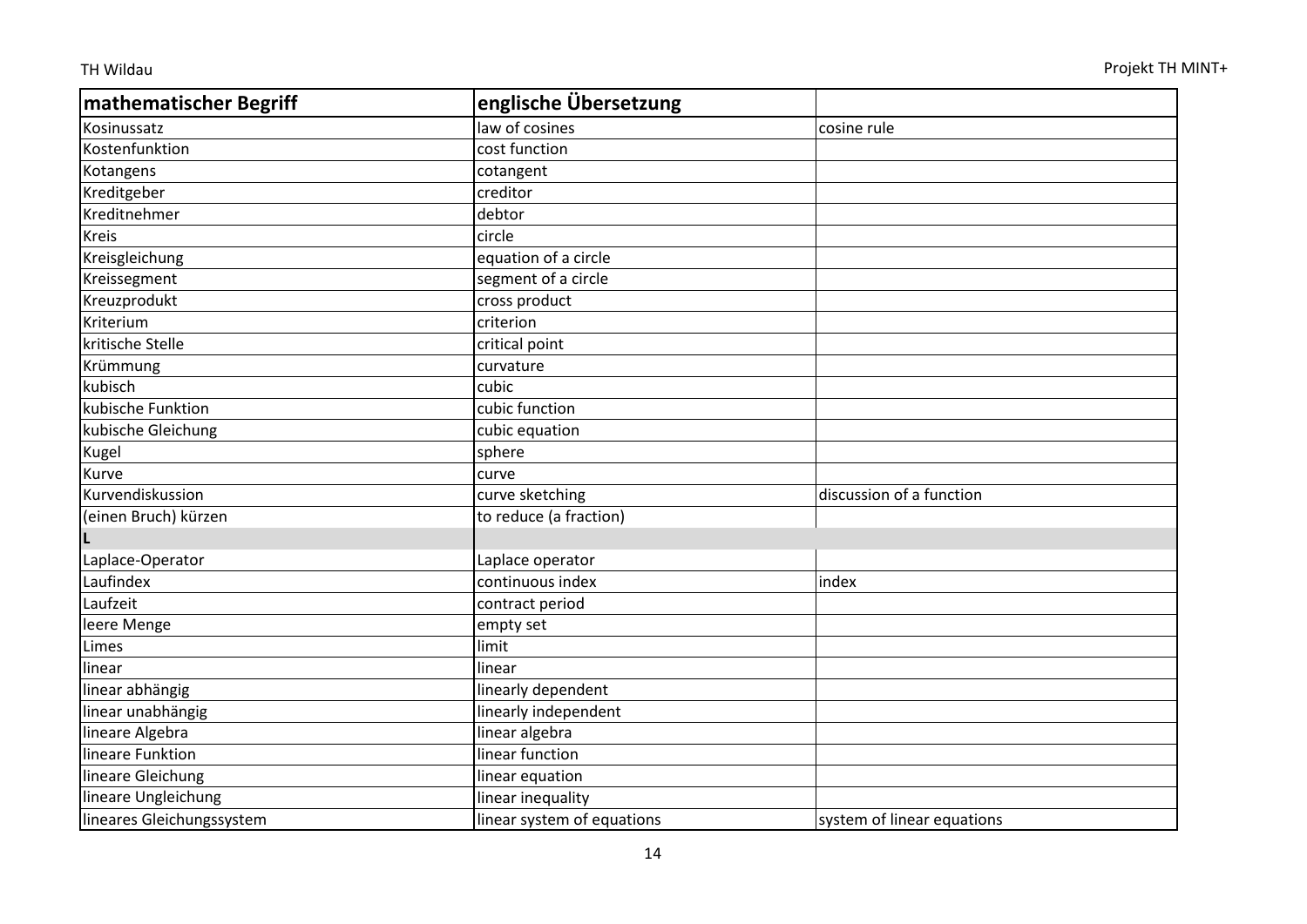| <b>mathematischer Begriff</b> | englische Übersetzung    |                     |
|-------------------------------|--------------------------|---------------------|
| Linearkombination             | linear combination       |                     |
| linksseitiger Grenzwert       | limit from the left      | left-hand limit     |
| logarithmieren                | to take the logarithm of |                     |
| Logarithmus                   | logarithm                |                     |
| Logarithmus, dekadischer      | logarithm, common        |                     |
| Logarithmus, natürlicher      | logarithm, natural       |                     |
| Logarithmusfunktion           | logarithmic function     |                     |
| Logarithmusgleichung          | logarithmic equation     |                     |
| lokal                         | local                    |                     |
| lokales Extremum              | local extremum           |                     |
| lokales Maximum               | local maximum            |                     |
| lokales Minimum               | local minimum            |                     |
| lösen                         | to solve                 |                     |
| Lösung                        | solution                 |                     |
| Lösung, homogene              | solution, homogeneous    |                     |
| Lösung, inhomogene            | solution, inhomogeneous  |                     |
| Lösungsansatz                 | solution approach        | approach            |
| Lösungsmenge                  | solution set             |                     |
| Lösungsmethode                | solving method           |                     |
| M                             |                          |                     |
| mal                           | times                    |                     |
| (mit x) mal nehmen            | to multiply (by x)       |                     |
| Mantelfläche                  | lateral surface          | curved surface area |
| Maßstab                       | scale                    |                     |
| mathematischer Ausdruck       | mathematical expression  |                     |
| Matrix (Plural Matrizen)      | matrix (plural matrices) |                     |
| Matrix, inverse               | matrix, inverse          |                     |
| Matrix, quadratische          | matrix, square           |                     |
| Matrix, transponierte         | matrix, transposed       |                     |
| maximal                       | maximal                  |                     |
| Maximum                       | maximum                  |                     |
| Maximum, globales             | maximum, global          |                     |
| Maximum, lokales              | maximum, local           |                     |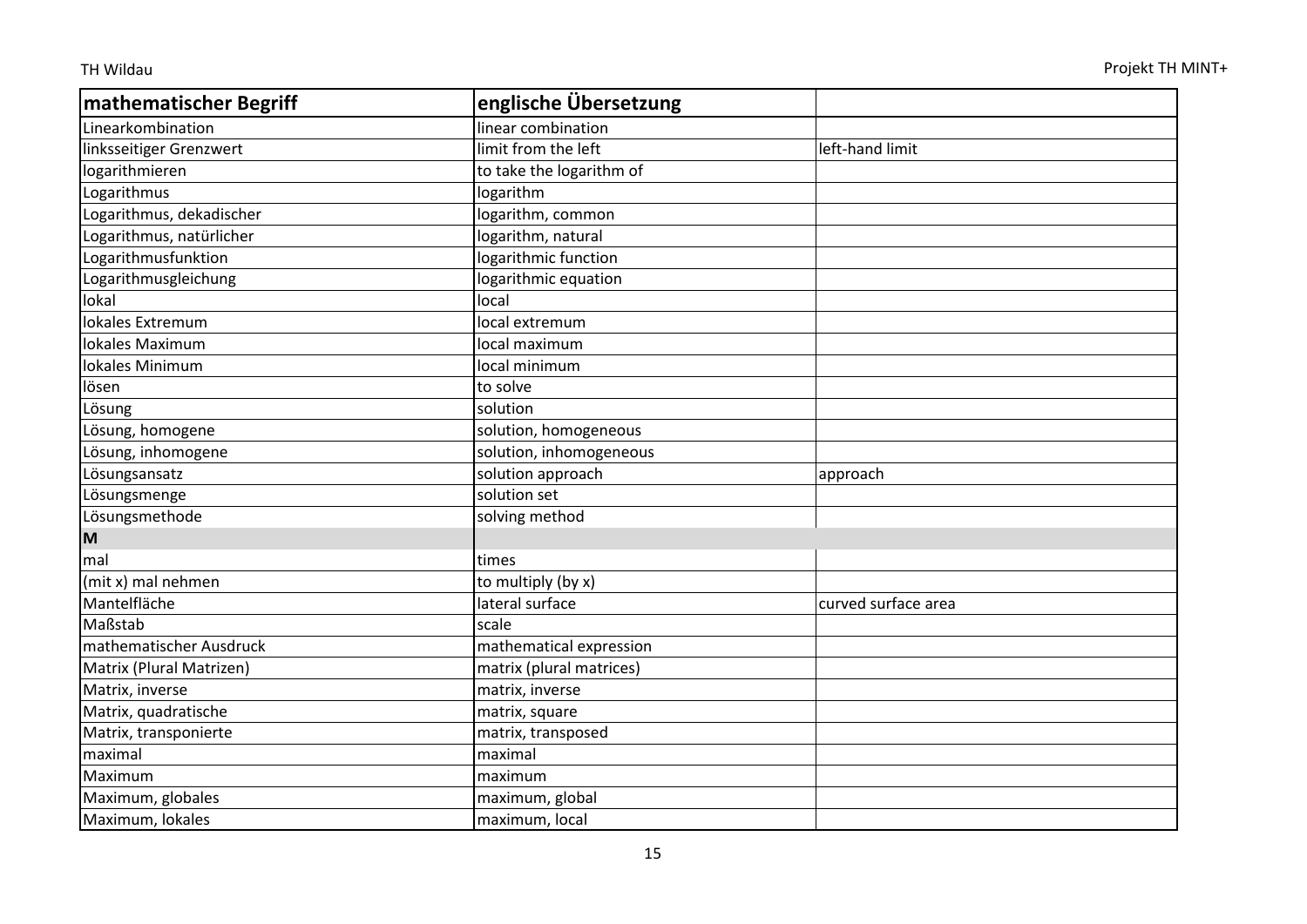| mathematischer Begriff  | englische Übersetzung        |                        |
|-------------------------|------------------------------|------------------------|
| mehrdeutig              | ambiguous                    |                        |
| Mehrdeutigkeit          | ambiguity                    |                        |
| Menge                   | set                          |                        |
| Menge, leere            | set, empty                   |                        |
| Menge, Lösungs-         | solution set                 |                        |
| Menge, Schnitt-         | intersecting set             | intersection (of sets) |
| Menge, Teil-            | subset                       |                        |
| Menge, Vereinigungs-    | union                        |                        |
| Mengeneinheit           | unit of quantity             | quantity unit          |
| Mengenoperator          | operator                     |                        |
| messbar                 | measurable                   |                        |
| minimal                 | minimal                      |                        |
| Minimum                 | minimum                      |                        |
| Minimum, globales       | minimum, global              |                        |
| Minimum, lokales        | minimum, local               |                        |
| Minuend                 | minuend                      |                        |
| minus                   | minus                        |                        |
| Mittelpunkt             | centre                       |                        |
| Mittelsenkrechte        | perpendicular bisector       |                        |
| Mitternachtsformel      | quadratic formula            |                        |
| momentane Änderungsrate | instantaneous rate of change |                        |
| Momentangeschwindigkeit | instantaneous velocity       |                        |
| monoton                 | monotonic                    | monotone               |
| monoton fallend         | monotonically decreasing     |                        |
| monoton wachsend        | monotonically increasing     |                        |
| Monotonie               | monotony                     | monotonicity           |
| Multiplikation          | multiplication               |                        |
| multiplizieren          | to multiply                  |                        |
| Muster                  | pattern                      |                        |
| N                       |                              |                        |
| Nabla-Operator          | nabla operator               |                        |
| Nachkommastelle         | decimal place                |                        |
| nachschüssige Zahlung   | payment in arrear(s)         |                        |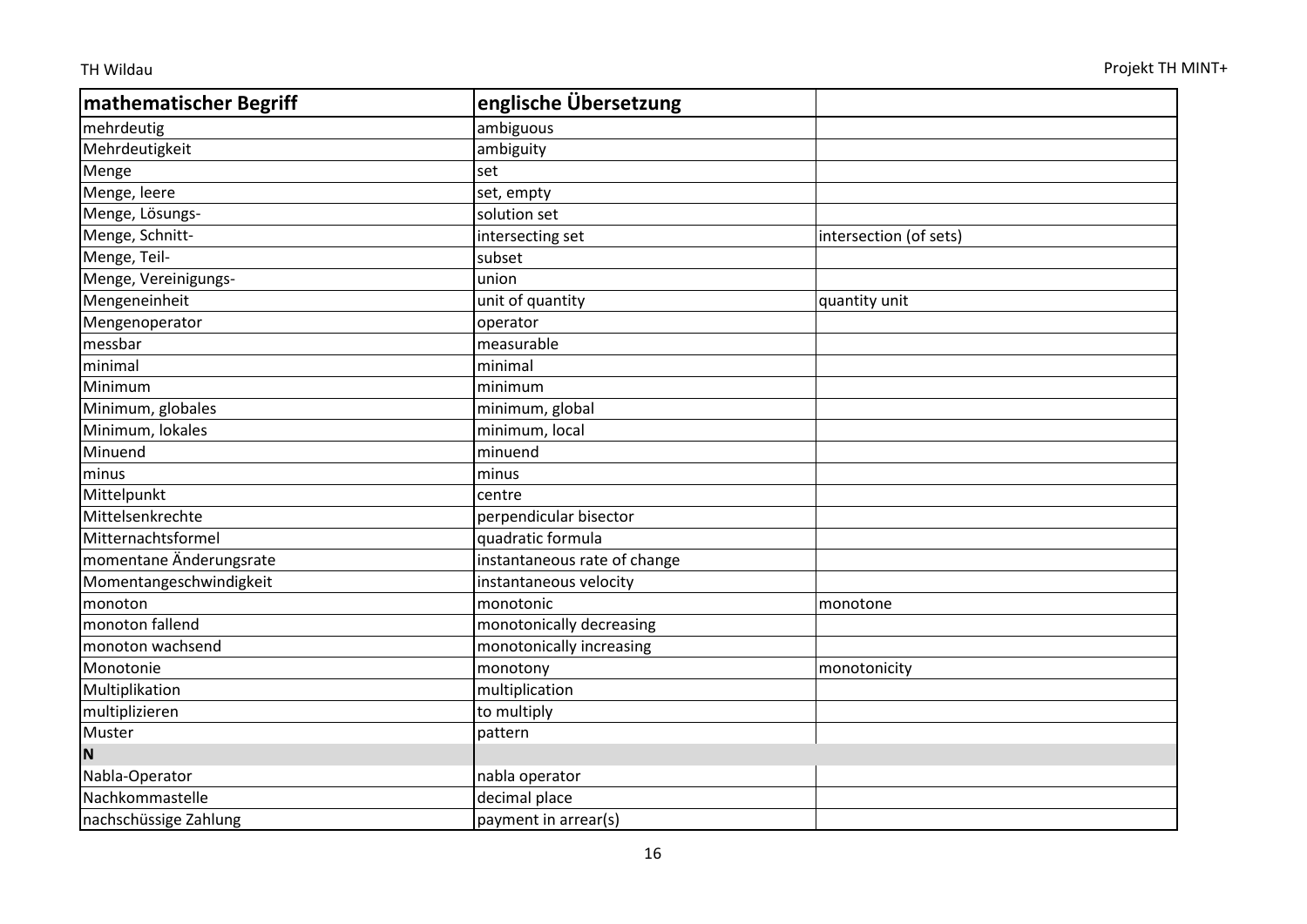| mathematischer Begriff  | englische Übersetzung     |             |
|-------------------------|---------------------------|-------------|
| Näherung                | approximation             |             |
| Näherungslösung         | approximate solution      |             |
| natürliche Zahl         | natural number            |             |
| natürlicher Logarithmus | natural logarithm         |             |
| Nebenbedingung          | side condition            |             |
| negativ                 | negative                  |             |
| Nenner                  | denominator               |             |
| Nennergrad              | degree of the denominator |             |
| Nennerpolynom           | denominator polynomial    |             |
| Newton-Verfahren        | Newton's method           |             |
| nicht definiert         | not defined               |             |
| nicht existent          | non-existing              |             |
| nicht negativ           | non-negative              |             |
| Niveaulinie             | level line                |             |
| Norm                    | norm                      |             |
| Normalenvektor          | normal vector             |             |
| normieren               | to normalise              |             |
| notwendig               | necessary                 |             |
| notwendige Bedingung    | necessary condition       |             |
| n-Tupel                 | n-tuple                   |             |
| Nullstelle              | zero                      | null; root  |
| Nullvektor              | zero vector               | null vector |
| Nutzenfunktion          | utility function          |             |
| $\overline{O}$          |                           |             |
| obere Schranke          | upper bound               |             |
| Oberfläche              | (sur)face                 |             |
| Obergrenze              | upper limit               |             |
| Obermenge               | superset                  |             |
| offenes Intervall       | open interval             |             |
| Operator                | operator                  |             |
| optimieren              | to optimise               |             |
| Optimierung             | optimisation              |             |
| Ordinate/Ordinatenachse | ordinate                  | y-axis      |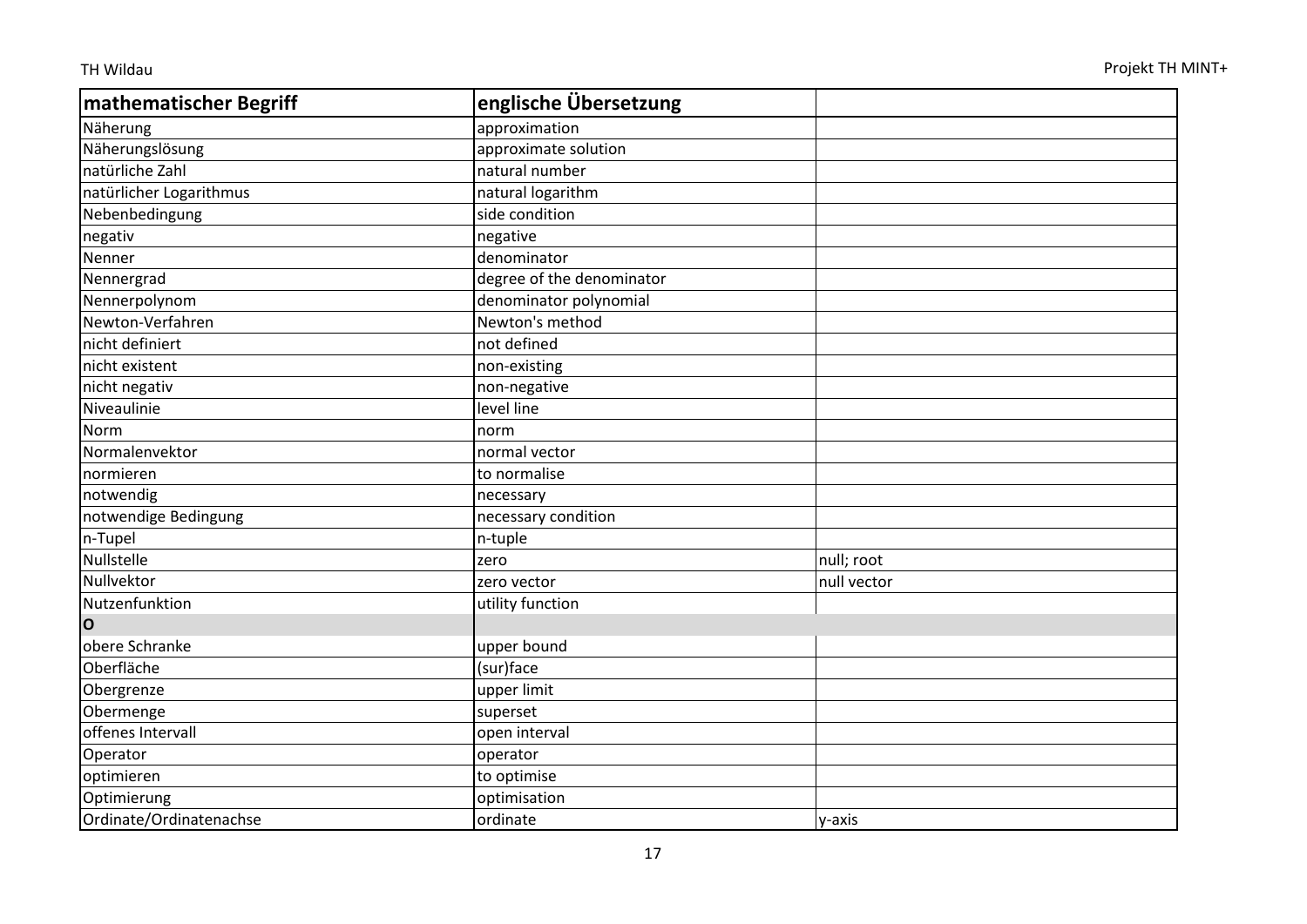| mathematischer Begriff          | englische Übersetzung            |                                |
|---------------------------------|----------------------------------|--------------------------------|
| Ordnung                         | order                            |                                |
| orientiert                      | oriented                         |                                |
| orthogonal                      | orthogonal                       |                                |
| Ortsvektor                      | position vector                  |                                |
| Outputmenge                     | output quantity                  |                                |
| $\boldsymbol{\mathsf{P}}$       |                                  |                                |
| Paar                            | pair                             |                                |
| paarweise                       | pair wise                        |                                |
| Parabel                         | parabola                         |                                |
| parallel                        | parallel                         |                                |
| Parallelität                    | parallelism                      |                                |
| Parallelogramm                  | parallelogram                    |                                |
| Parameter                       | parameter                        |                                |
| Partialbruch                    | partial fraction                 |                                |
| Partialbruchzerlegung           | expansion into partial fractions | partial fraction decomposition |
| Partialsumme                    | partial sum                      |                                |
| partiell                        | partial                          |                                |
| partiell differenzierbar        | partially differentiable         |                                |
| partielle Ableitung             | partial derivative               |                                |
| partielle Differenzialgleichung | partial differential equation    |                                |
| partielle Integration           | integration by parts             | partial integration            |
| partikulärer Ansatz             | particular approach              |                                |
| Periode                         | period                           |                                |
| periodisch                      | periodical                       |                                |
| Pfeil                           | arrow                            |                                |
| Phase (einer komplexen Zahl)    | argument (of a complex number)   |                                |
| Pivotalgorithmus                | pivot algorithm                  |                                |
| Pivotelement                    | pivot element                    |                                |
| pivotieren                      | to pivot                         |                                |
| plus                            | plus                             |                                |
| plusminus                       | plus/minus                       | plus-minus sign                |
| Polarkoordinaten                | polar coordinates                |                                |
| Polstelle                       | pole                             |                                |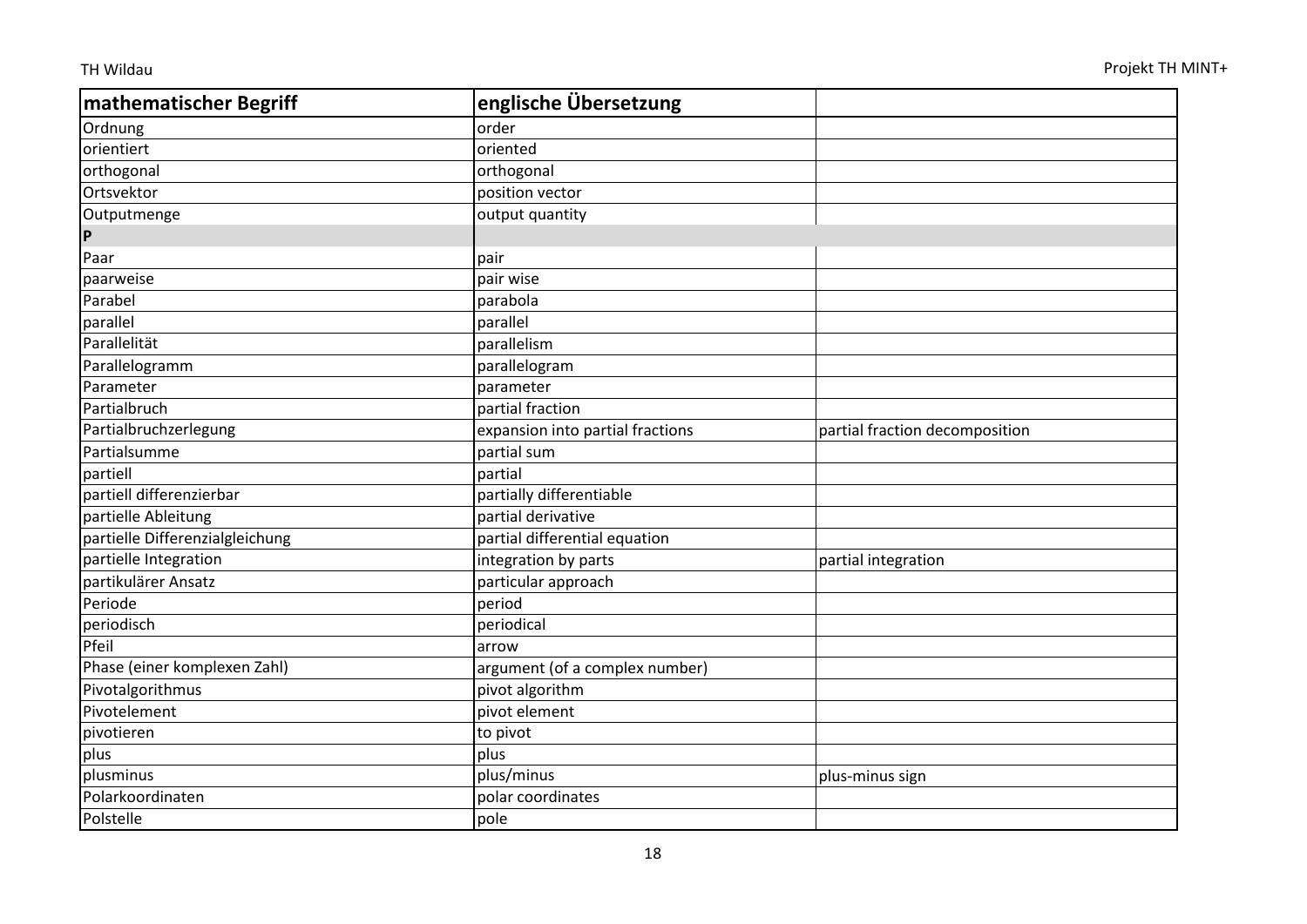| mathematischer Begriff               | englische Übersetzung             |                 |
|--------------------------------------|-----------------------------------|-----------------|
| Polynom                              | polynomial                        |                 |
| Polynomdivision                      | polynomial long division          |                 |
| Polynomfunktion                      | polynomial function               |                 |
| Polynomgleichung                     | polynomial equation               |                 |
| positiv                              | positive                          |                 |
| Potenz (n-te Potenz von x; x hoch n) | power (x to the power of n)       | exponentiation  |
| Potenzfunktion                       | power function                    |                 |
| Potenzgesetz                         | Basic rules for exponentiation    |                 |
| (mit n) potenzieren                  | to raise to the power (of n)      |                 |
| Potenzreihe                          | power series                      |                 |
| p-q-Formel                           | quadratic formula                 |                 |
| prim                                 | prime                             |                 |
| Primzahl                             | prime number                      | prime           |
| Prisma                               | prism                             |                 |
| Probe                                | test (of a result)                |                 |
| Produkt                              | product                           |                 |
| Produkt, kartesisches                | product, cartesian                |                 |
| Produktionsfaktor                    | production factor                 |                 |
| Produktionsfunktion                  | production function               |                 |
| Produktregel                         | product rule                      |                 |
| proportional                         | directly proportional             |                 |
| Proportionalität                     | proportionality                   |                 |
| Prozent                              | percent                           |                 |
| Prozentsatz                          | percentage                        |                 |
| Prozentwert                          | value                             |                 |
| Punkt                                | point                             |                 |
| Punktelastizität                     | point elasticity                  |                 |
| Punktmenge                           | point set                         |                 |
| Punktprodukt                         | dot product                       |                 |
| Punktspiegelung                      | point reflection                  |                 |
| Punktsymmetrie                       | symmetry with respect to a point  | point symmetry  |
| punktsymmetrisch                     | symmetric with respect to a point | point symmetric |
| Pyramide                             | pyramid                           |                 |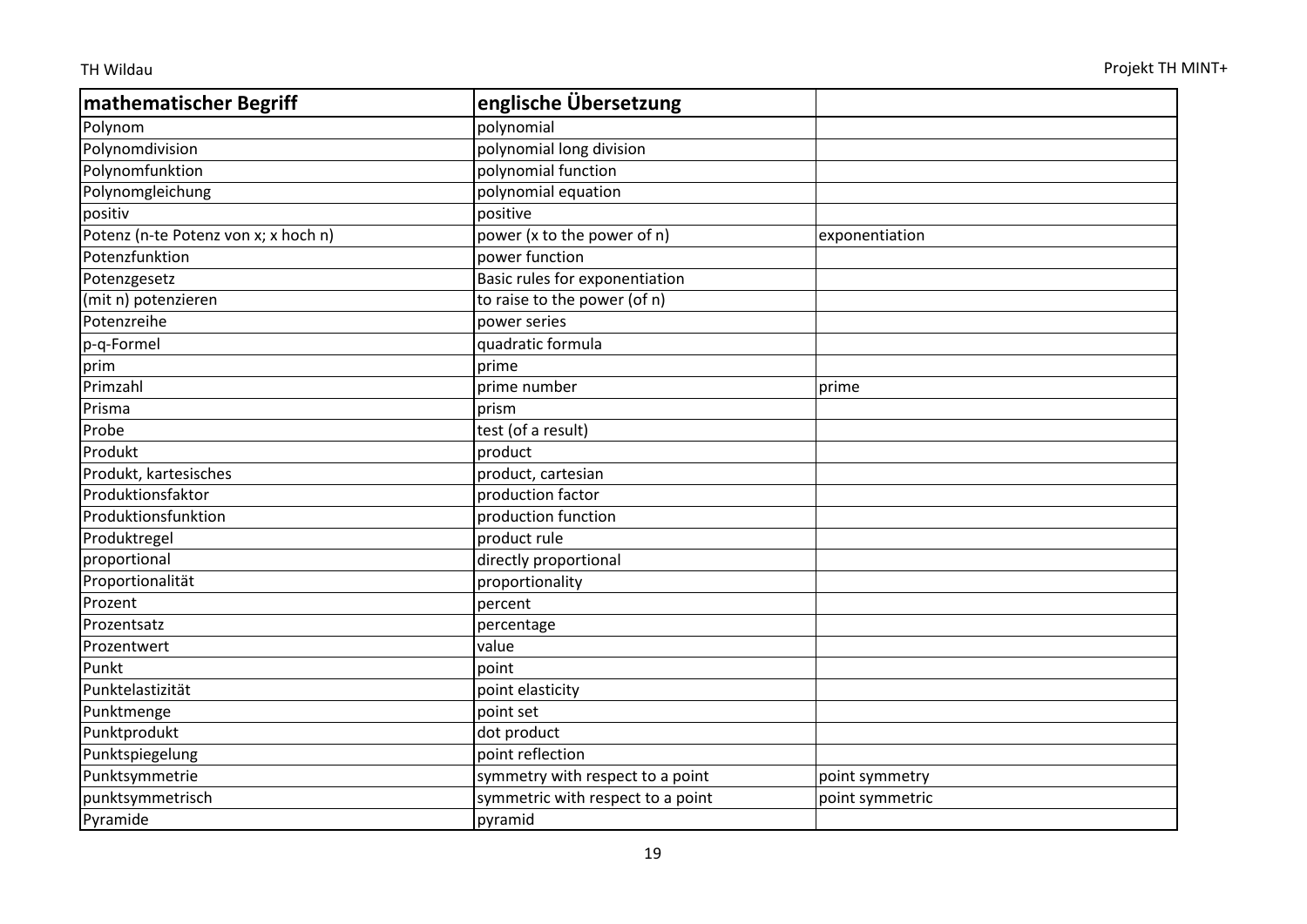| mathematischer Begriff   | englische Übersetzung  |                   |
|--------------------------|------------------------|-------------------|
| Pyramide, quadratische   | pyramid, square-based  |                   |
| Pyramidenstumpf          | frustum of pyramid     |                   |
| <b>Q</b>                 |                        |                   |
| Quader                   | cuboid                 |                   |
| Quadrant                 | quadrant               |                   |
| Quadrat                  | square                 |                   |
| quadratisch              | quadratic              |                   |
| quadratisch ergänzen     | to complete the square |                   |
| quadratische Ergänzung   | completing the square  |                   |
| quadratische Funktion    | quadratic function     |                   |
| quadratische Gleichung   | quadratic equation     |                   |
| quadratische Matrix      | square matrix          |                   |
| quadratische Pyramide    | square-based pyramid   |                   |
| quadratische Ungleichung | quadratic inequality   |                   |
| Quadratwurzel            | square root            |                   |
| Quadratzahl              | square number          |                   |
| quadrieren               | to square              |                   |
| Quotient                 | quotient               |                   |
| Quotientenregel          | quotient rule          |                   |
| R.                       |                        |                   |
| Radikand                 | radicand               |                   |
| Radius                   | radius                 |                   |
| radizieren               | to extract a root      | to find the roots |
| Randverhalten            | asymptotic behaviour   |                   |
| Rang                     | rank                   |                   |
| rationale Zahl           | rational number        |                   |
| Raum                     | space                  |                   |
| Raute                    | lozenge                |                   |
| Realteil                 | real part              |                   |
| Rechnung                 | calculation            |                   |
| Rechteck                 | rectangle              |                   |
| rechter Winkel           | right angle            |                   |
| rechtsseitiger Grenzwert | limit from the right   | right-hand limit  |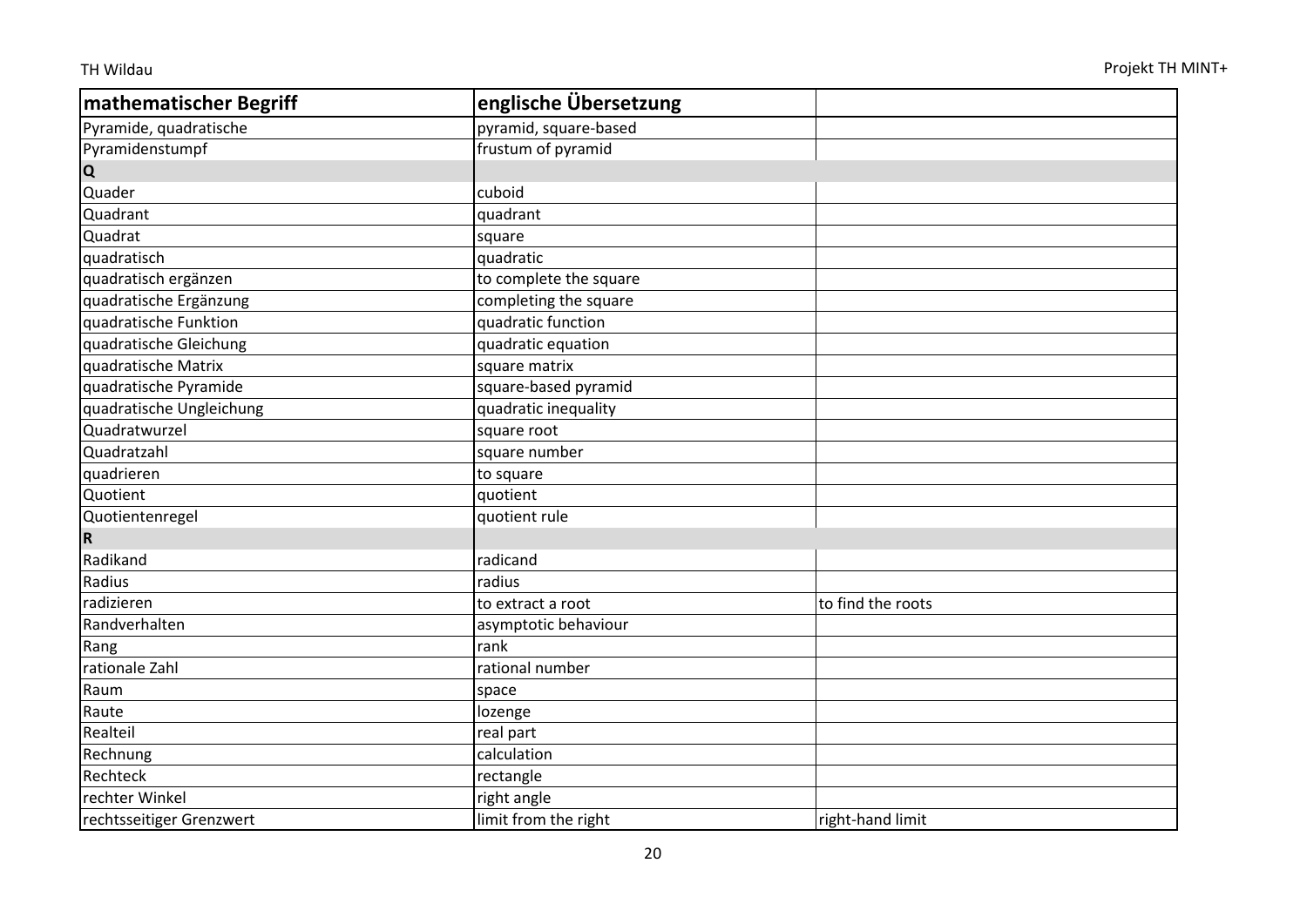| mathematischer Begriff | englische Übersetzung    |                  |
|------------------------|--------------------------|------------------|
| rechtwinkliges Dreieck | right-angled triangle    | right triangle   |
| reelle Achse           | real axis                |                  |
| reelle Zahl            | real number              |                  |
| reellwertig            | real valued              |                  |
| regelmäßig             | regular                  |                  |
| Reihe                  | series                   |                  |
| Reihe, arithmetische   | series, arithmetic       |                  |
| Reihe, geometrische    | series, geometric        |                  |
| Reihe, unendliche      | series, infinite         |                  |
| rein imaginär          | imaginary                |                  |
| Rekursionsformel       | recursion formula        |                  |
| Relation               | relation                 |                  |
| Relationszeichen       | relation symbol          |                  |
| Rente                  | annuity                  |                  |
| Rentenbarwert          | present value of annuity |                  |
| Rentenendwert          | amount of annuity        |                  |
| Repräsentant           | representative           |                  |
| Rest                   | remainder                |                  |
| Restriktion            | restriction              |                  |
| resubstituieren        | to back substitute       |                  |
| Resubstitution         | back substitution        |                  |
| reziprok               | reciprocal               |                  |
| Rhombus                | rhombus                  |                  |
| Richtung               | direction                |                  |
| Richtungsableitung     | directional derivative   |                  |
| Richtungsvektor        | directional vector       | direction vector |
| Rotationsachse         | axis of rotation         |                  |
| Rotationssymmetrie     | rotational symmetry      |                  |
| rotationssymmetrisch   | rotational symmetric     |                  |
| Rotationsvolumen       | volume of revolution     |                  |
| rücksubstituieren      | to back substitute       |                  |
| Rücksubstitution       | back substitution        |                  |
| runde Klammer          | round bracket            | parentheses      |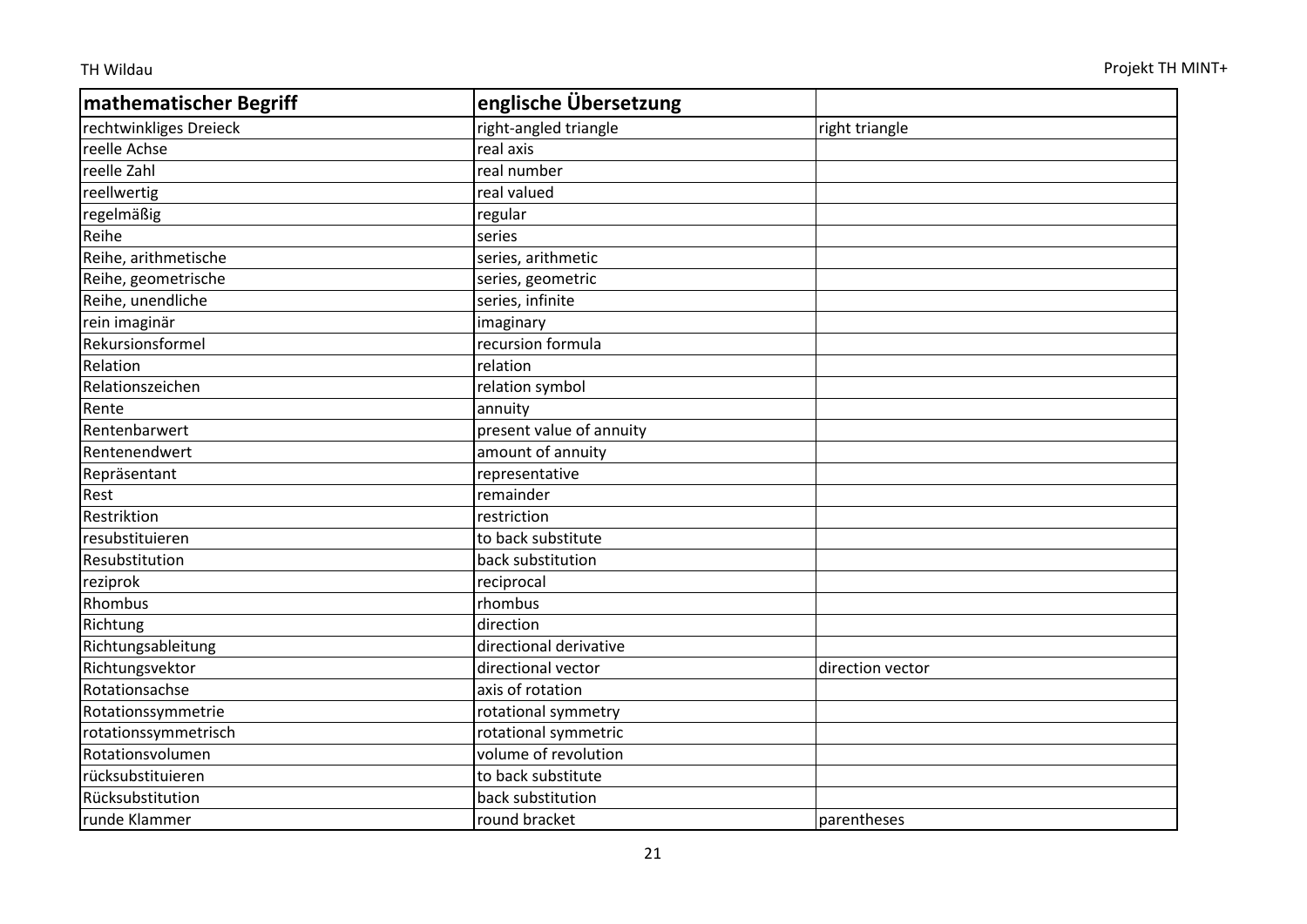| <b>mathematischer Begriff</b>          | englische Übersetzung |                          |
|----------------------------------------|-----------------------|--------------------------|
| runden                                 | to round              |                          |
| Rundungsfehler                         | round-off error       |                          |
| $\mathsf{s}$                           |                       |                          |
| Sattelfläche                           | saddle surface        | saddle                   |
| Sattelpunkt                            | saddle point          | stationary point         |
| Satz                                   | theorem               |                          |
| Satz des Pythagoras                    | Pythagorean theorem   | theorem of Pythagoras    |
| Schaubild                              | chart                 | figure                   |
| Scheitelpunkt                          | angular point         | vertex (plural vertices) |
| schiefsymmetrisch                      | skew symmetric        |                          |
| (sich) schneiden                       | to intersect          |                          |
| Schnittgerade                          | line of intersection  |                          |
| Schnittmenge                           | intersecting set      | intersection (of sets)   |
| Schnittpunkt                           | point of intersection |                          |
| Schranke                               | bound                 |                          |
| Schranke, größte untere                | bound, greatest lower |                          |
| Schranke, kleinste obere               | bound, least upper    |                          |
| Schranke, untere                       | lower bound           |                          |
| Schwerpunkt                            | centre of mass        |                          |
| Seite                                  | side                  |                          |
| Seitenhalbierende                      | median line           |                          |
| Sekante                                | secant                |                          |
| senkrecht (im Gegensatz zu horizontal) | vertical              |                          |
| senkrecht auf/zu                       | perpendicular to      |                          |
| Senkrechte                             | perpendicular (line)  |                          |
| Simpsonregel                           | Simpson's rule        |                          |
| singulär                               | singular              |                          |
| <b>Sinus</b>                           | sine                  |                          |
| Sinus hyperbolicus                     | hyperbolic sine       |                          |
| Sinussatz                              | law of sines          | sine rule                |
| Skalar                                 | scalar                |                          |
| skalare Multiplikation                 | scalar multiplication |                          |
| Skalarprodukt                          | scalar product        |                          |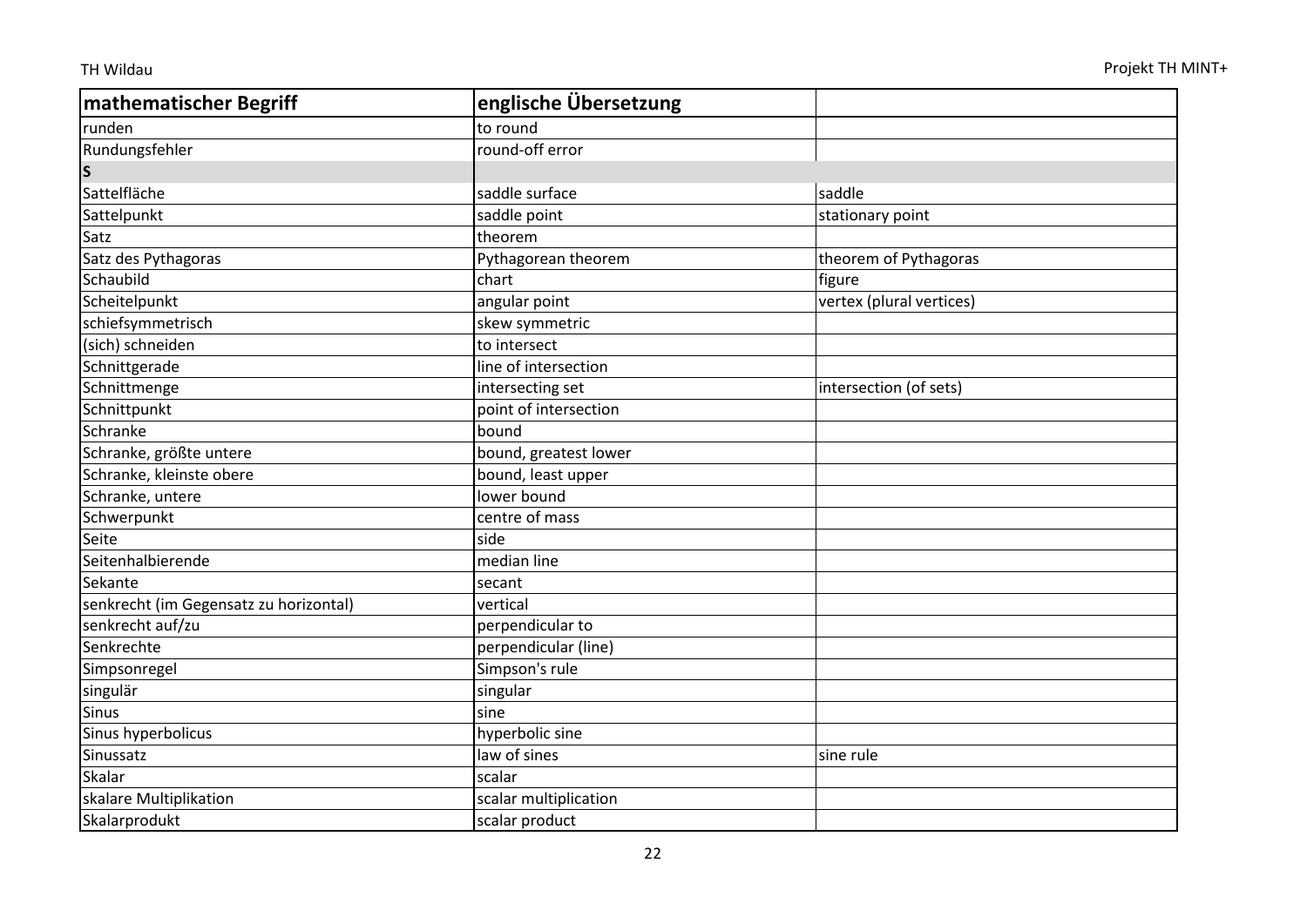| mathematischer Begriff  | englische Übersetzung |                                        |
|-------------------------|-----------------------|----------------------------------------|
| skalierbar              | scalable              |                                        |
| Skalierung              | scaling               | scale                                  |
| Skalierungsfaktor       | scaling factor        |                                        |
| Sonderfall              | exception             | special case                           |
| Spaltenvektor           | column vector         |                                        |
| Spatprodukt             | triple product        | scalar triple product                  |
| Spezialfall             | exception             | special case                           |
| spezielle Lösung        | particular solution   |                                        |
| Spiegelachse            | axis of reflection    |                                        |
| spitzer Winkel          | acute angle           |                                        |
| Sprungstelle            | jump discontinuity    |                                        |
| Stammfunktion           | primitive integral    | antiderivative                         |
| stationärer Punkt       | stationary point      |                                        |
| <b>Statistik</b>        | statistics            |                                        |
| steigend                | increasing            |                                        |
| Steigung                | slope                 |                                        |
| Steigungsdreieck        | slope triangle        |                                        |
| stetig                  | continuous            |                                        |
| Stetigkeit              | continuity            |                                        |
| Störfunktion            | perturbation function | disturbance function; forcing function |
| Strahl                  | ray                   |                                        |
| Strahlensatz            | intercept theorem     | basic proportionality theorem          |
| streben gegen           | to tend to            |                                        |
| <b>Strecke</b>          | (line) segment        |                                        |
| streng monoton fallend  | strictly decreasing   |                                        |
| streng monoton steigend | strictly increasing   |                                        |
| Stückzahl               | quantity              |                                        |
| Stufenwinkel            | corresponding angles  |                                        |
| stumpfer Winkel         | obtuse angle          |                                        |
| substituieren           | to substitute         |                                        |
| Substitution            | substitution          |                                        |
| Subtrahend              | subtrahend            |                                        |
| subtrahieren            | to subtract           |                                        |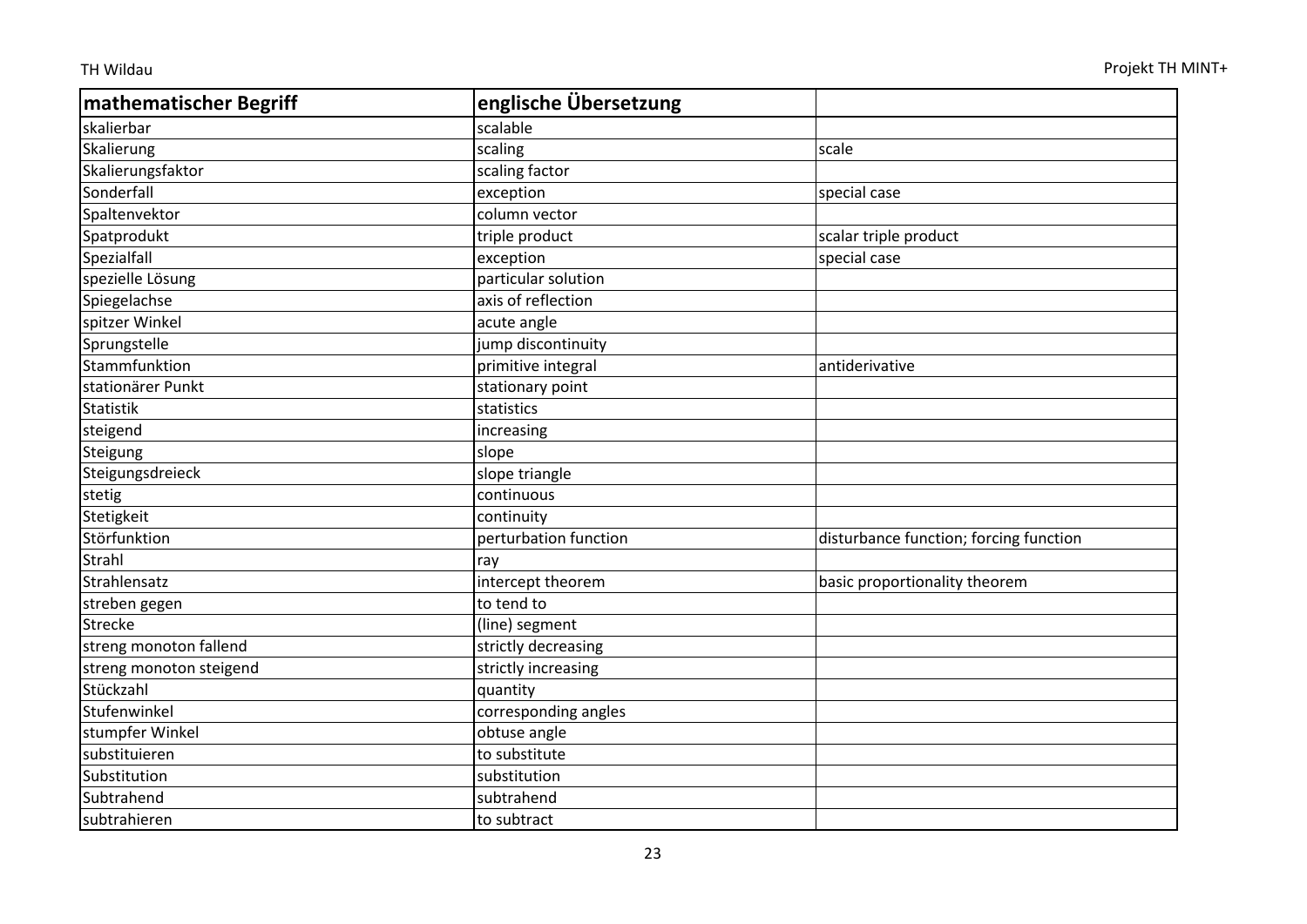| mathematischer Begriff | englische Übersetzung       |                  |
|------------------------|-----------------------------|------------------|
| Subtraktion            | subtraction                 |                  |
| Summand                | summand                     | addend           |
| Summe                  | sum                         |                  |
| Summenregel            | sum rule                    |                  |
| Summenzeichen          | sigma sign                  |                  |
| summieren              | to sum                      |                  |
| Symmetrie              | symmetry                    |                  |
| Symmetrieachse         | line of symmetry            | axis of symmetry |
| symmetrisch            | symmetric                   | symmetrical      |
| Τ                      |                             |                  |
| Tangens                | tangent                     |                  |
| Tangente               | tangent                     |                  |
| Tangentialebene        | tangent plane               |                  |
| Taylorreihe            | <b>Taylor series</b>        |                  |
| teilbar                | divisible                   |                  |
| teilbar ohne Rest      | divisible without remainder |                  |
| teilen                 | to divide                   |                  |
| Teiler                 | factor                      | divider          |
| teilerfremd            | coprime                     | relatively prime |
| Teilmenge              | subset                      |                  |
| Teilmenge, echte       | subset, strict              |                  |
| Teilsumme              | subtotal                    |                  |
| Term                   | term                        |                  |
| Termumformung          | term rewriting              | term rearranging |
| Tetraeder              | tetrahedron                 |                  |
| Theorem                | theorem                     |                  |
| Tiefpunkt              | minimal turning point       |                  |
| transponieren          | to transpose                |                  |
| transponierte Matrix   | transposed matrix           |                  |
| Transposition          | transposition               |                  |
| <b>Trapez</b>          | trapezium                   | trapezoid        |
| Trigonometrie          | trigonometry                |                  |
| trigonometrisch        | trigonometric               |                  |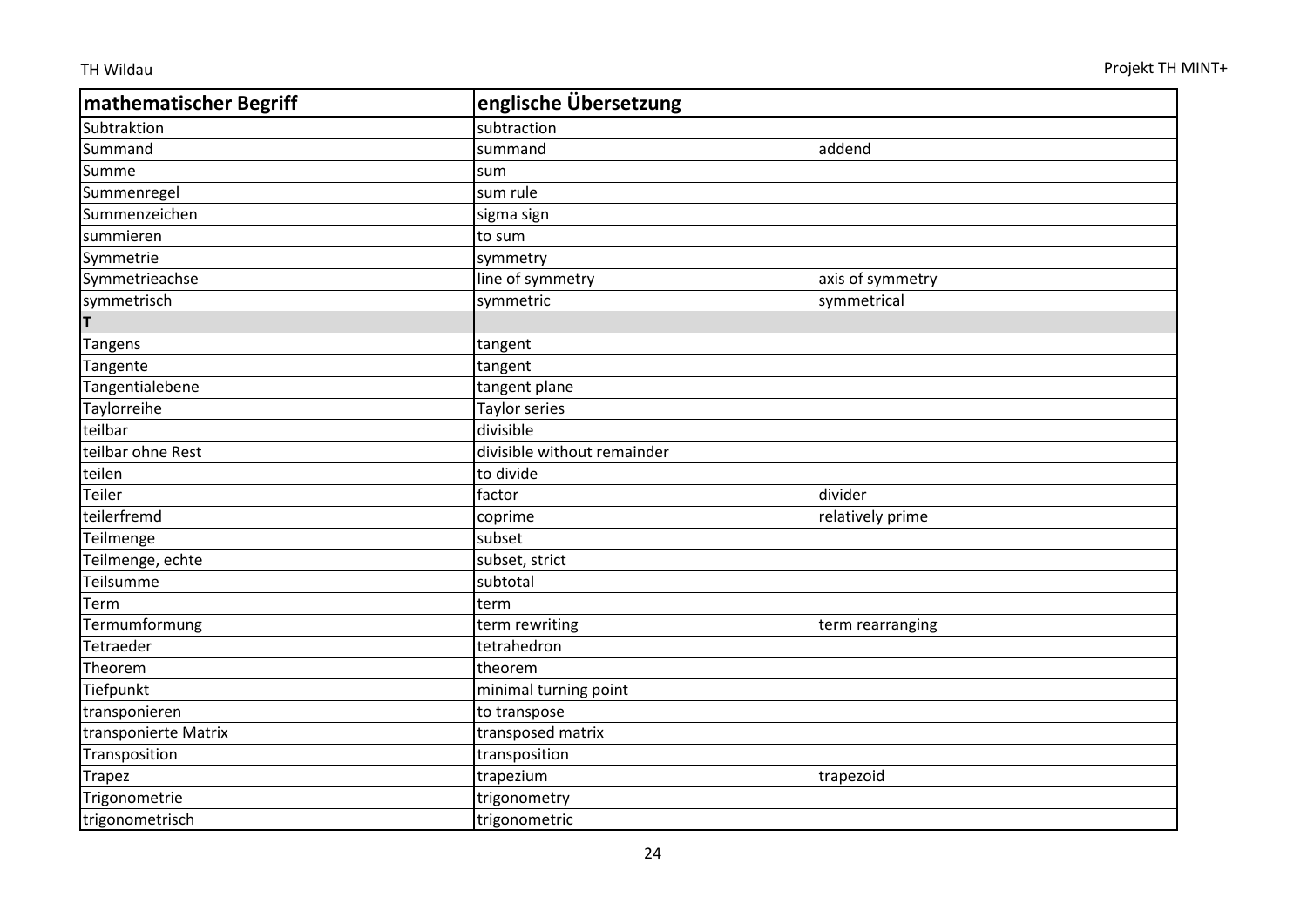| mathematischer Begriff       | englische Übersetzung              |                          |
|------------------------------|------------------------------------|--------------------------|
| trigonometrische Funktion    | trigonometric function             |                          |
| trigonometrische Gleichung   | trigonometric equation             |                          |
| Trigonometrischer Pythagoras | Pythagorean trigonometric identity | Pythagorean identity     |
| <b>Tripel</b>                | triple                             |                          |
| U                            |                                    |                          |
| überabzählbar                | uncountable                        | innumerable              |
| überstumpfer Winkel          | reflex angle                       |                          |
| Uhrzeigersinn, gegen den     | counterclockwise (CCW)             |                          |
| Uhrzeigersinn, im            | clockwise (CW)                     |                          |
| Umfang                       | circumference                      |                          |
| umformen                     | to rewrite                         | to rearrange; to convert |
| Umformung                    | rewriting                          | rearranging; conversion  |
| Umkehrfunktion               | inverse function                   |                          |
| Umkreis                      | circumscribed circle               | circumcircle             |
| Umrechnung                   | conversion                         |                          |
| Umsatzfunktion               | sales function                     |                          |
| unabhängig                   | independent                        |                          |
| unbeschränkt                 | boundless                          |                          |
| unbestimmtes Integral        | indefinite integral                |                          |
| unechter Bruch               | improper fraction                  |                          |
| unelastisch                  | inelastic                          |                          |
| unendlich                    | infinite                           |                          |
| unendliche Reihe             | infinite series                    |                          |
| Unendlichkeit                | infinity                           |                          |
| Unendlichzeichen             | infinity symbol                    |                          |
| Ungefährzeichen              | approximation symbol               |                          |
| ungerade                     | odd                                |                          |
| ungleich                     | not equal to                       | do/does not equal        |
| Ungleichung                  | inequality                         | inequation               |
| Ungleichung, Bruch-          | inequality, reciprocal             | inequality, fractional   |
| Ungleichung, lineare         | inequality, linear                 |                          |
| Ungleichung, quadratische    | inequality, quadratic              |                          |
| unstetig                     | discontinuous                      |                          |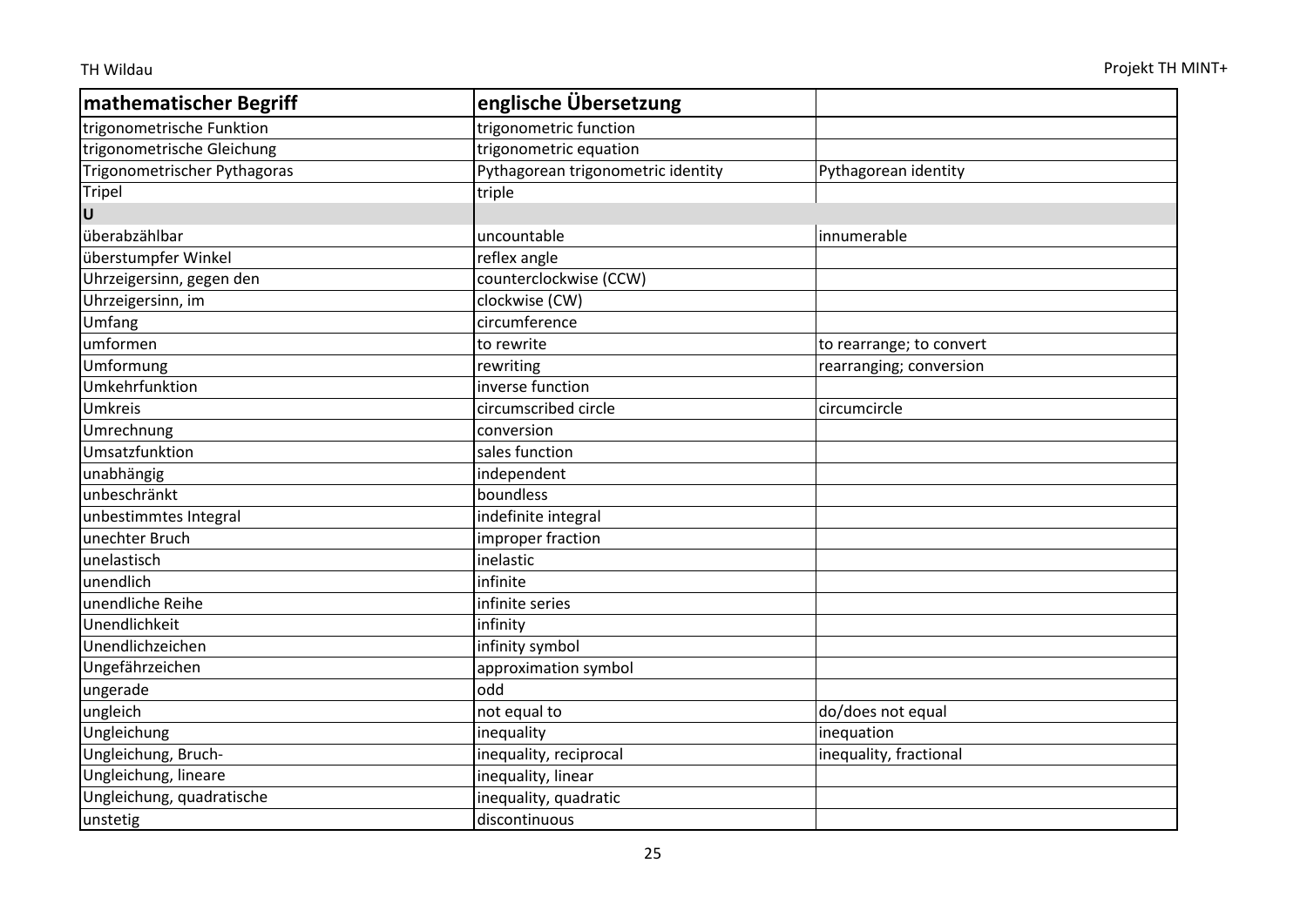| mathematischer Begriff      | englische Übersetzung   |                    |
|-----------------------------|-------------------------|--------------------|
| untere Schranke             | lower bound             |                    |
| Untergrenze                 | lower limit             |                    |
| Ursprung                    | origin                  |                    |
| Ursprungsgerade             | line through origin     |                    |
| $\mathbf v$                 |                         |                    |
| variabel                    | variable                |                    |
| Variable                    | variable                |                    |
| variable Kosten             | variable costs          |                    |
| Vektor                      | vector                  |                    |
| Vektorprodukt               | vector product          |                    |
| Vereinigungsmenge           | union                   |                    |
| Verlustzone                 | loss area               |                    |
| Verschiebung                | displacement            |                    |
| vertikal                    | vertical                |                    |
| Vielfaches                  | multiple                |                    |
| Viereck                     | quadrangle              |                    |
| vollkommen elastisch        | completely elastic      |                    |
| vollkommen unelastisch      | completely inelastic    |                    |
| vollständige Induktion      | complete induction      |                    |
| Volumen                     | volume                  |                    |
| Voraussetzung               | condition               |                    |
| vorschüssige Zahlung        | payment in advance      |                    |
| Vorzeichen                  | sign                    |                    |
| Vorzeichenwechsel           | change of sign          |                    |
| W                           |                         |                    |
| waagerecht                  | horizontal              |                    |
| Wahrscheinlichkeitsrechnung | probability calculation |                    |
| Wendepunkt                  | inflexion point         | point of inflexion |
| Wertebereich                | range                   | codomain           |
| Wertetabelle                | table of values         |                    |
| windschief                  | skew                    |                    |
| Winkel                      | angle                   |                    |
| Winkel, eingeschlossener    | angle, included         |                    |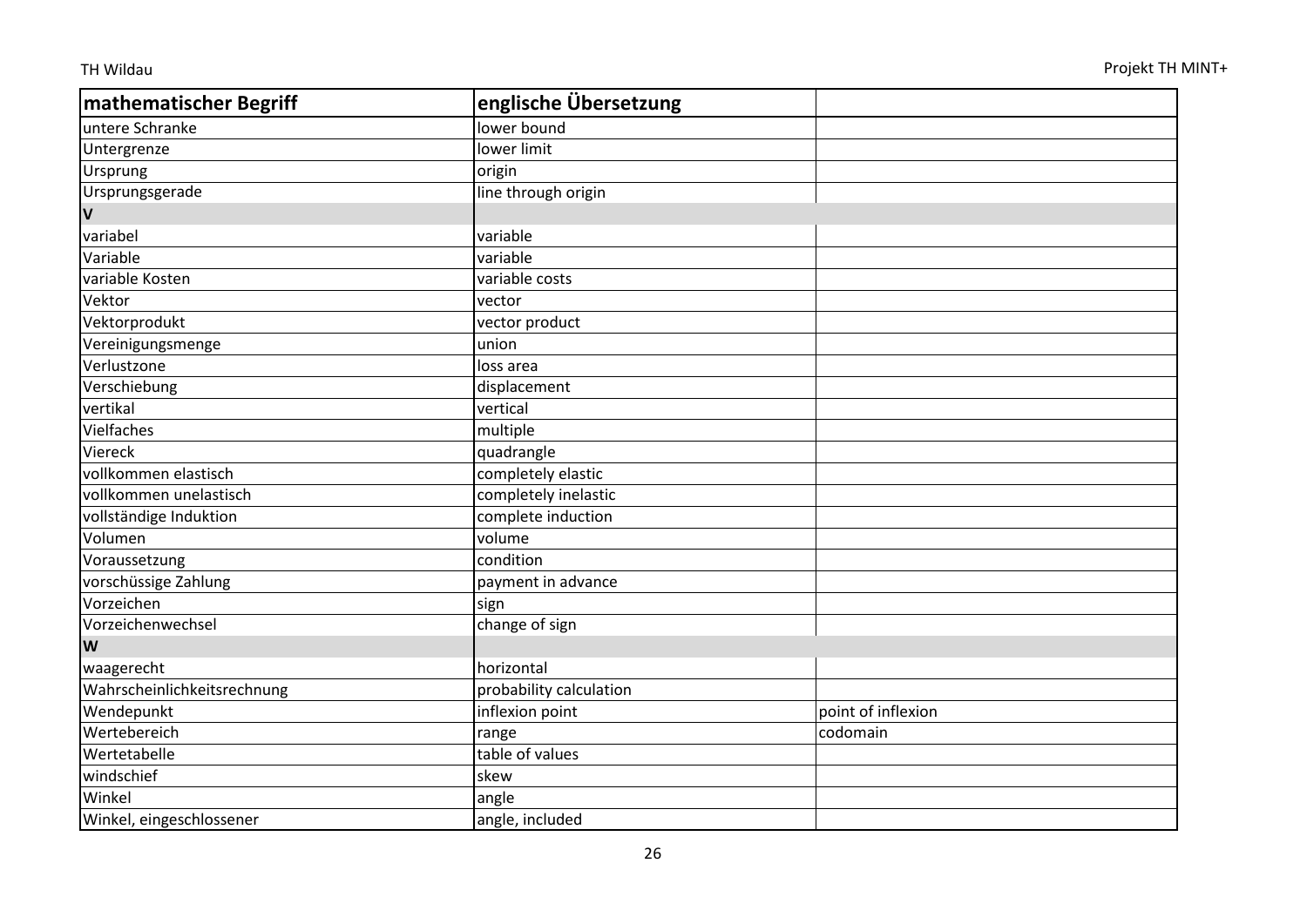| mathematischer Begriff    | englische Übersetzung      |                                 |
|---------------------------|----------------------------|---------------------------------|
| Winkel, gestreckter       | angle, straight            |                                 |
| Winkel, rechter           | angle, right               |                                 |
| Winkel, stumpfer          | angle, obtuse              |                                 |
| Winkel, überstumpfer      | angle, reflex              |                                 |
| Winkelgeschwindigkeit     | angular velocity           |                                 |
| Winkelsumme               | sum of angles              | angle sum                       |
| Winkelsummensatz          | angle sum theorem          | triangle postulate              |
| Wirtschaftsmathematik     | mathematical economics     |                                 |
| Würfel                    | cube                       |                                 |
| Wurzel                    | root                       | radical                         |
| Wurzel ziehen             | to extract a root          | to find the roots               |
| Wurzelfunktion            | root function              |                                 |
| Wurzelgleichung           | radical equation           |                                 |
| X                         |                            |                                 |
| x-Achse                   | x-axis                     | abscissa                        |
| x-Wert                    | x-value                    |                                 |
| İΥ                        |                            |                                 |
| y-Achse                   | y-axis                     | ordinate                        |
| y-Achsenabschnitt         | y-intercept                |                                 |
| y-Wert                    | y-value                    |                                 |
| $\overline{z}$            |                            |                                 |
| z-Achse                   | z-axis                     |                                 |
| Zahl                      | number                     |                                 |
| Zahl, ganze               | integer                    | number, integral; number, whole |
| Zahl, irrationale         | number, irrational         |                                 |
| Zahl, komplexe            | number, complex            |                                 |
| Zahl, konjugiert komplexe | number, conjugated complex |                                 |
| Zahl, natürliche          | number, natural            |                                 |
| Zahl, rationale           | number, rational           |                                 |
| Zahl, reelle              | number, real               |                                 |
| Zahlenbereich             | number range               | number set                      |
| Zähler                    | numerator                  |                                 |
| Zählergrad                | degree of the numerator    |                                 |